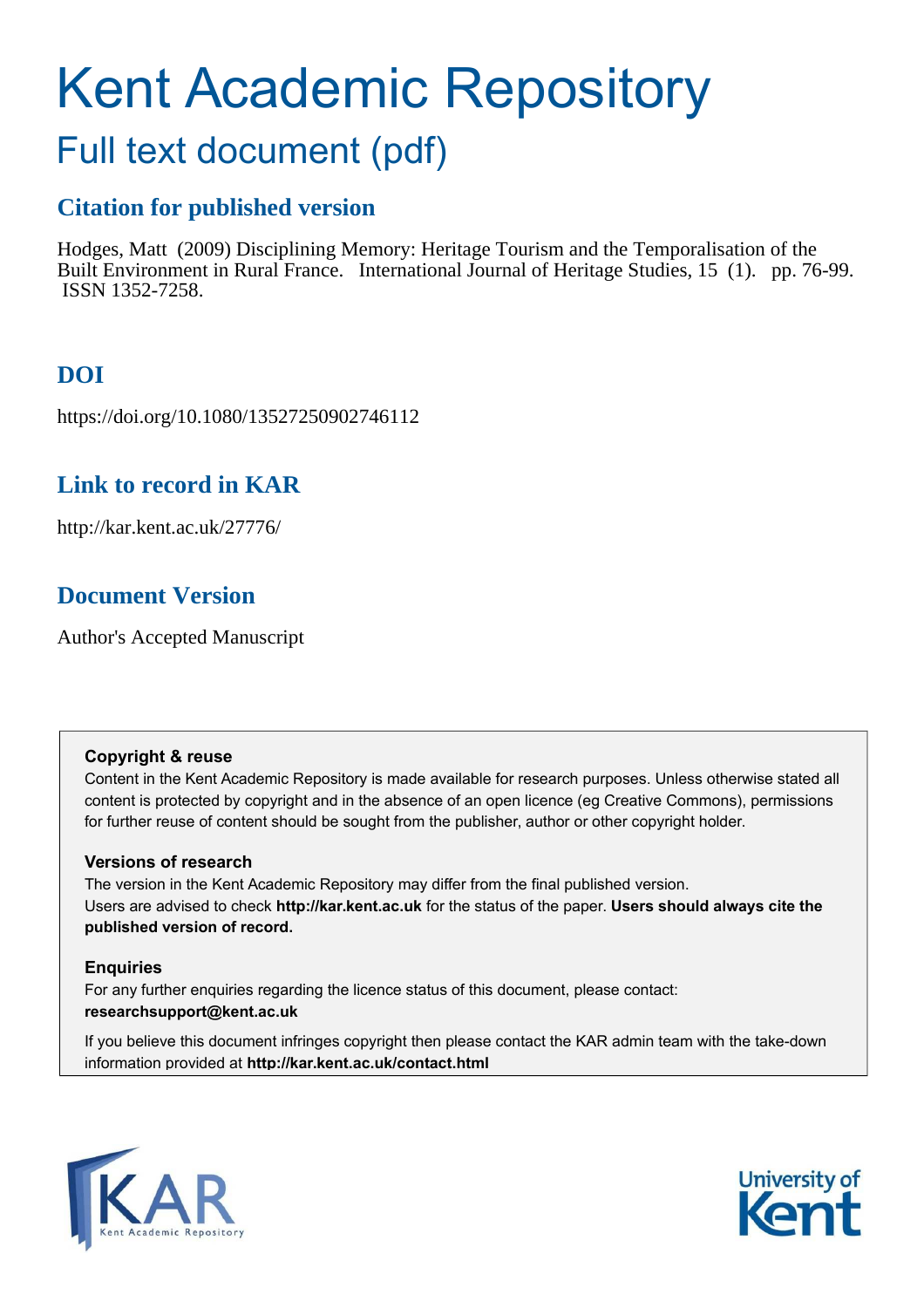## **DISCIPLINING MEMORY: HERITAGE TOURISM AND THE TEMPORALIZATION OF THE BUILT ENVIRONMENT IN RURAL FRANCE**

#### **MATT HODGES**

#### *POSTPRINT*

**Published in International Journal of Heritage Studies 15(1): 76-99, 2009. http://www.tandfonline.com/doi/full/10.1080/13527250902746112#.VG9mFousWSo** 

#### **Contact Details:**

School of Anthropology and Conservation, University of Kent, Canterbury, Kent, CT2 7NZ, UK : email: [m.hodges@kent.ac.uk;](mailto:m.hodges@kent.ac.uk) tel:  $+ 44 (0)1227 823835$ .

#### **ABSTRACT:**

This article presents an ethnographic case study of the relationship between the development of heritage tourism, and the role of material culture in memory practices in rural Southern France. Drawing on anthropological fieldwork in the village of Monadières, it provides an analysis of how artefacts in the locality's built environment have been renovated and revalued in a climate of historical change. This was the consequence of varied acts of commemoration by both independent individuals and the local council in which heritage tourism development was not necessarily the end-goal. Nevertheless, these acts were implicated in the council's 'disciplinary programme' to produce a local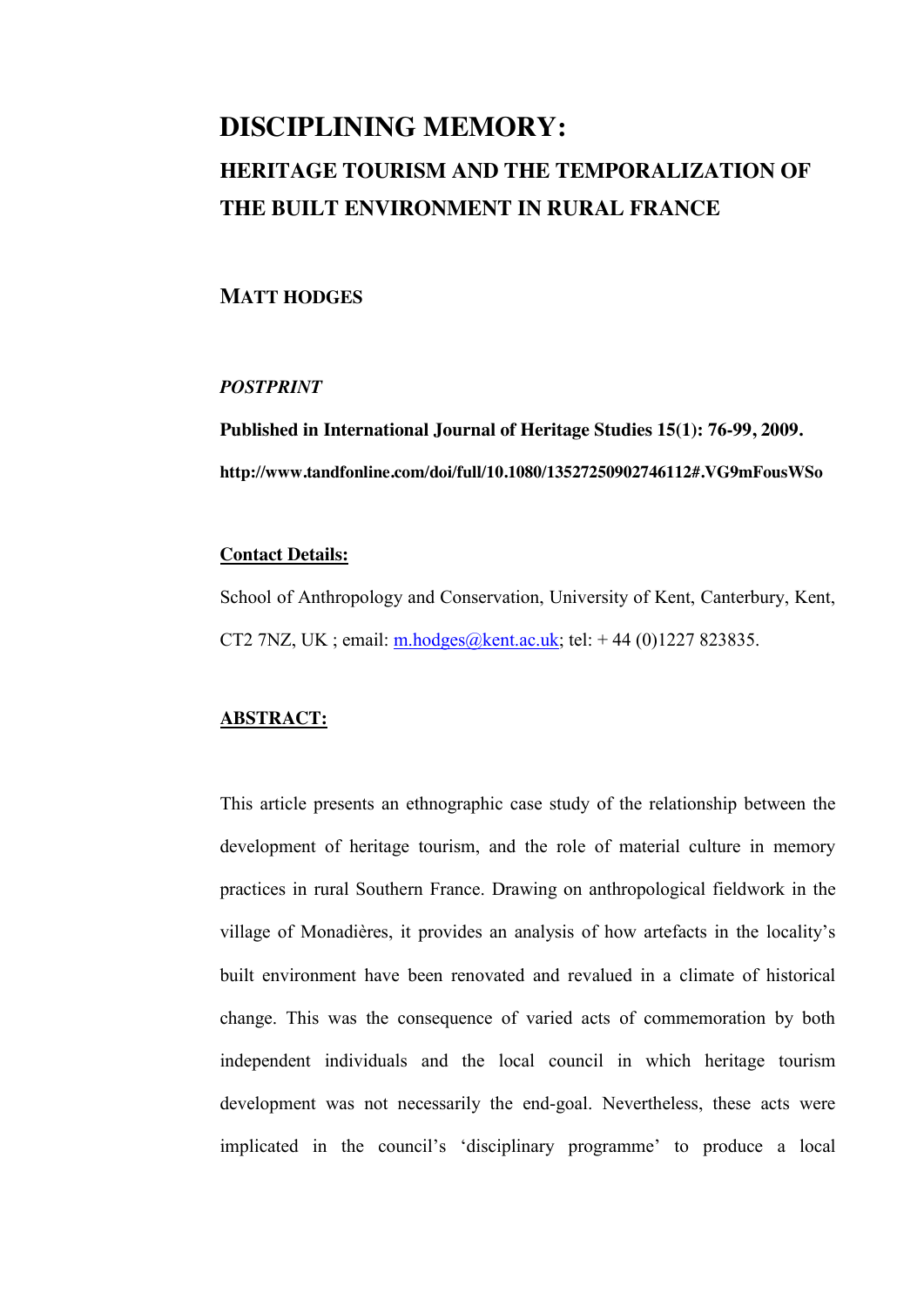infrastructure for heritage tourism. The article therefore explores how this industry co-habits with and colonizes modern memory practices at a micro-level. To this end it adapts analytical tools from the anthropology of time, which enable an integrative analysis of these differing 'temporalizations' of the past.

#### **KEYWORDS:**

heritage tourism, anthropology of time, material culture, commemoration, France

#### **PLACING 'HERITAGE' IN HISTORICAL TIME**

A recent issue of IJHS (11(5), 2005) devoted to anthropological perspectives on heritage highlighted the ways in which objects, sites, and practices are adapted, revalued, and resymbolized as they are incorporated into heritage practices, and the ethnographic nuance anthropology can bring to analyzing these events and related conflicts. Such analysis overlaps in anthropology with wider debates about material culture and the 'social life' of things (Appadurai 1988, Miller 1997) – which draw attention to how artefacts, and in particular commodities, are resymbolized as they transit through different social and economic contexts, underlining the importance of ethnography to grasping such transformations. This paper extends this ethnography of symbolic revaluation for heritage studies. It presents an historical ethnography of alterations made to the built environment of the Southern French village of Monadières, that took place during the development of local infrastructure for rural heritage tourism in the late 1990s. To the tourist, and recent incomers, Monadières now presents a scenic assortment of heritage diversions characteristic of its region. This article unearths the ways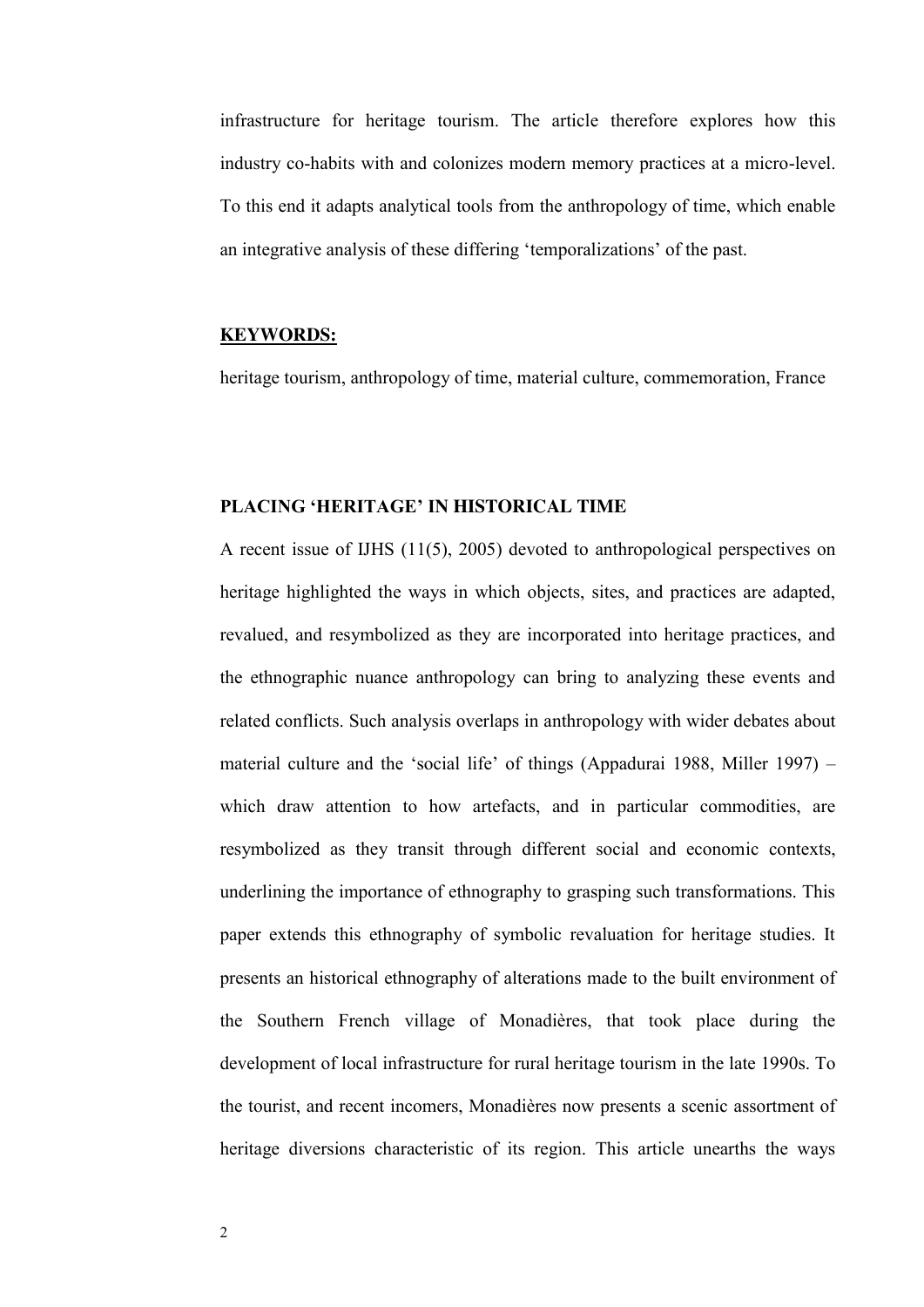selected features of its built environment attained their tailored appearance, highlighting the historical 'disciplining' of memory practices of different individuals and social groups which, in Monadières and no doubt farther afield, lies behind the antiquated 'look' of today's rural French Midi.

 This revaluation comprises initiatives involving both the *conseil municipal*, and independent individuals in Monadières.<sup>1</sup> It ostensibly constitutes a form of 'restoration', in the sense of material appearances being repaired or 'brought back to a former state' (*Chambers*). Yet as has been pointed out for the nearby 'medieval' city of Carcassonne, rebuilt after Viollet-le-Duc's imaging of the Middle Ages during the nineteenth century, 'every instance of restoration must lie in the sense that authenticity is unattainable, all heritage being created in and by the present' (Graham *et al*. 2000:16). The revaluation addressed, then, can be viewed as a form of 'symbolic antiquation', through which artefacts are reconstructed as *simulacra* of an imagined former state. Thereby, and in diverse ways, they also become potential symbols of a mythic modernist epoch and 'heritage' of handicraft and community (cf. Sutton 1998:48–51, Williams 1993) for tourist consumption.

 The actors involved had differing objectives – some concerning social and individual remembering, some recognizably oriented towards heritage tourism – but all of the antiquated artefacts ended up available for consumption within the developing heritage tourism industry in the locality. The article therefore constitutes a micro-study of the ways in which rural heritage tourism co-habits with, and co-opts other 'modern' practices of remembering, frequently through local *disciplinary programmes* pursued by emergent middle classes comprised of entrepreneurial incomers and some locals (Foucault 1977, 1980). It is also partly

3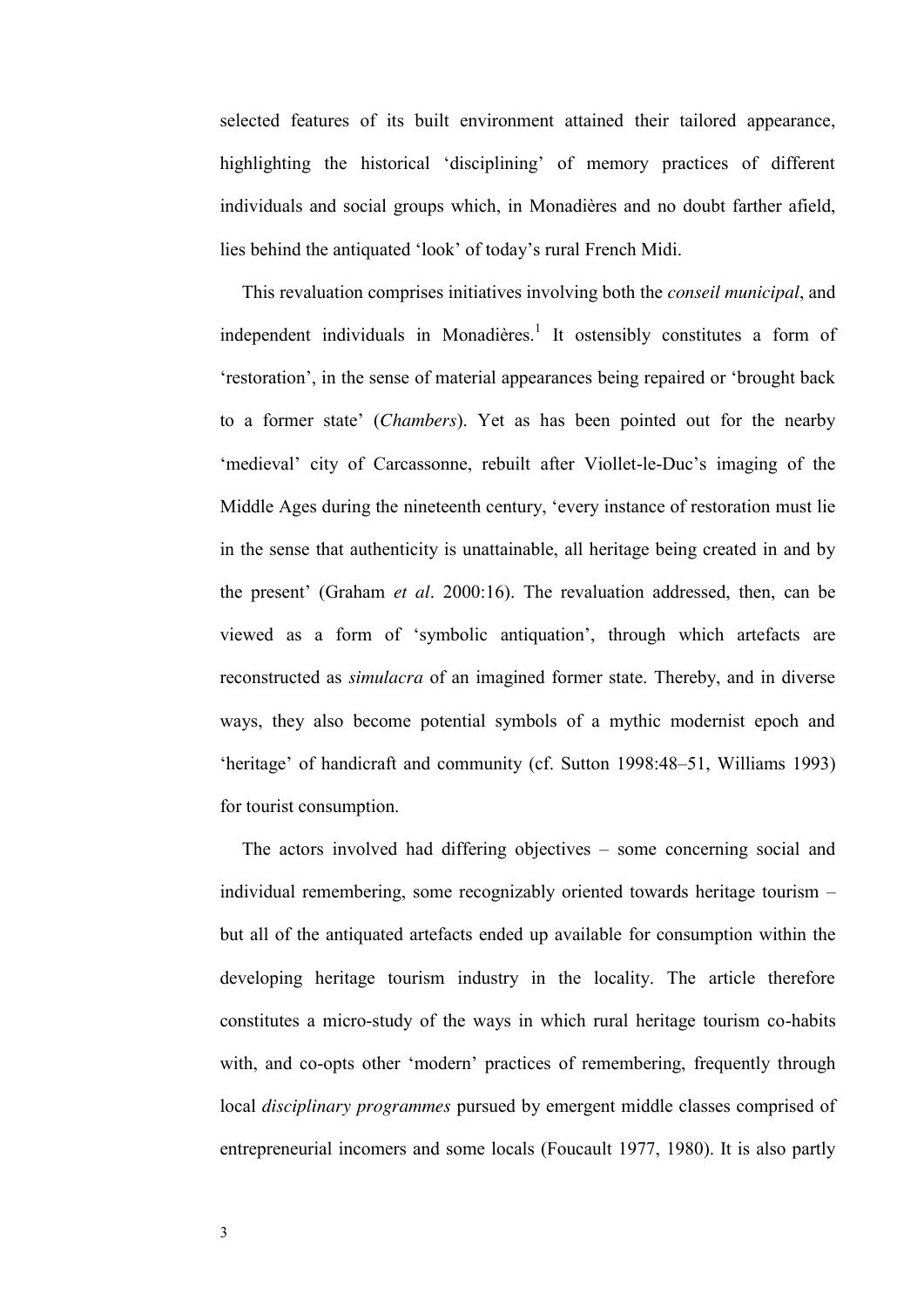informed by an analytical model adapted from the anthropological study of time, proposing that an understanding of heritage tourism initiatives in Monadières is facilitated by a broader examination of related 'temporalizing practices' (Author 2008, Munn 1992) for invoking the past in the village. If 'heritage' is 'not simply the past, but the modern-day use of elements of the past' (Timothy  $\&$  Boyd 2003:4), the anthropology of time provides a foundation for conceptualizing the ways in which the past is actualized in cultural practice which is yet to inform analyses that seek to clarify the term (e.g. Graham *et a*l. 2000:1, Timothy & Boyd 2003:3–4, Tunbridge & Ashworth 1996:1–3), or heritage debates more broadly.

 For Nancy Munn, an anthropological approach to time and temporal experience:

… views time as a symbolic process continually being produced in everyday practices. People are 'in' a sociocultural time of multiple dimensions (sequencing, timing, past-present-future relations, etc.) that they are forming in their 'projects'. In any given instance, particular temporal dimensions may be foci of attention or only tacitly known. Either way, these dimensions are lived or apprehended concretely via the various meaningful connectivities among persons, objects, and space continually being made in and through the everyday world.

(Munn 1992:116, cf. Fabian 1983:73)

Perception and experience of the past thus involves actualizing it in the present or, in phenomenological terminology, *temporalizing* the past. Memory and imagination are the chief organs of temporalization; but there is an inescapable

4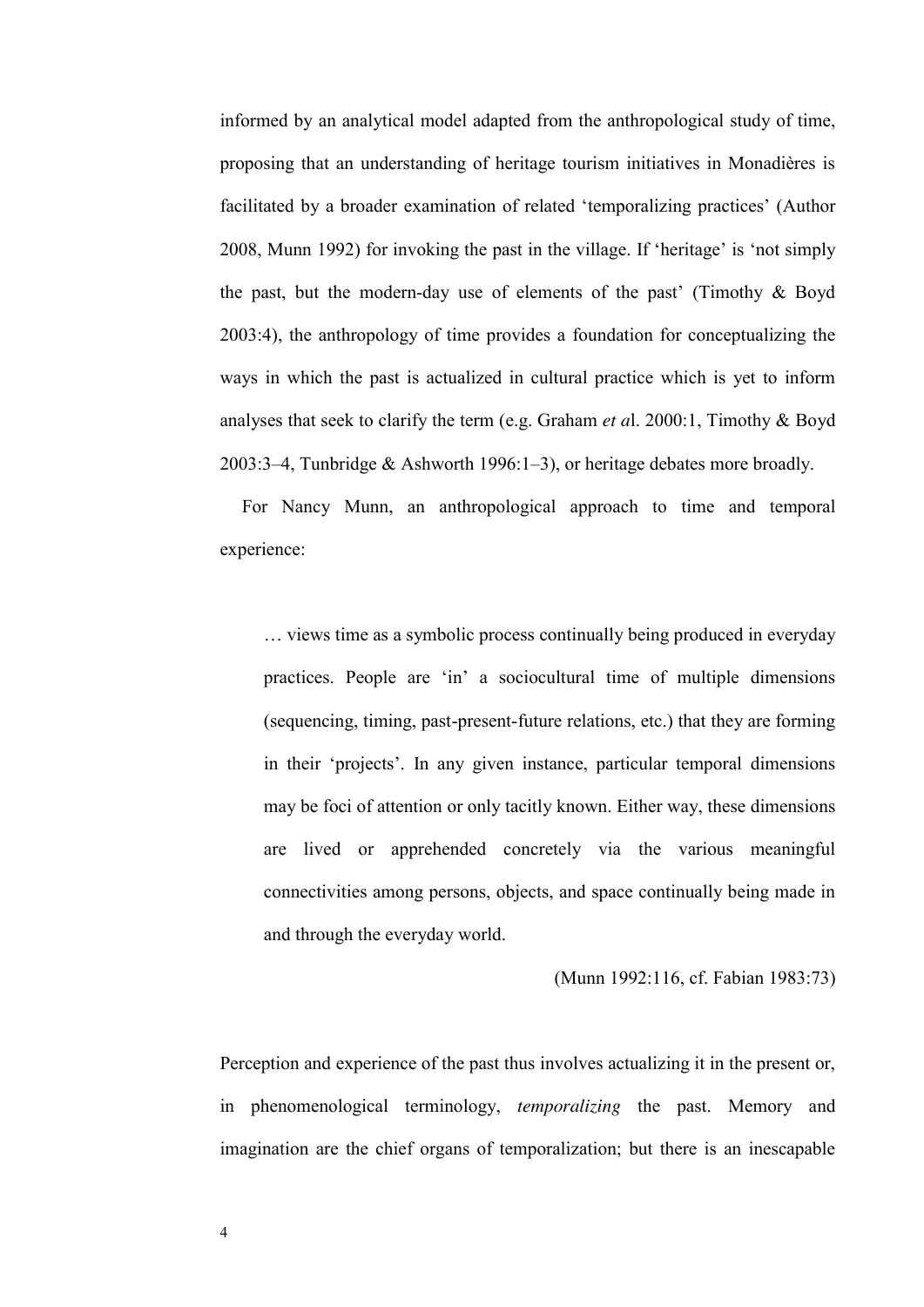socio-cultural and material component to remembering the past, of course (Gell 1992, Munn 1992). Likewise, it is important to note that temporalizing the past always implicates the future,<sup>2</sup> and is a key dimension of the exercise of power, given that control over pasts and futures that are temporalized influences action in the present. In this regard, such practices act as a hinge that connect subjects to wider social horizons and networks of power (Munn 1992:109). This approach to historicity therefore advocates a social scientific analysis that locates and foregrounds 'the implications of the meaningful forms and concrete media of practices for apprehension of the past' (ibid.:113), and their corresponding future orientations, within an integrative theoretical model of the human experience of historical time (Gell 1992, Author 2008, Munn 1992). Framing heritage practices alongside other cultural memory practices as instantiations of how villagers are re-structuring their relationships to the past under modernity, and more specifically their *practices for inhabiting time*, facilitates an integrative analysis of these practices. Heritage practices, and other forms of relating to the local past, are thereby placed within an analytical frame that reveals their commonality of existential focus (cf. Jackson 1989:14–15). The article provides an indication of what such an approach might contribute.

 Turning to our ethnographic focus, the village of Monadières lies on a lagoon bordering the Mediterranean Sea, some 10 kilometres from the city of Narbonne in the Aude *département* of the Languedoc *région* of Southern France.<sup>3</sup> The administrative centre of the *commune* that bears its name, with some 600 permanent inhabitants, it is clustered on and around an outcrop of rock that juts out into the lake's northern half. The lake supports one of the two economic activities for which the village is locally renowned: it is still fished by a handful of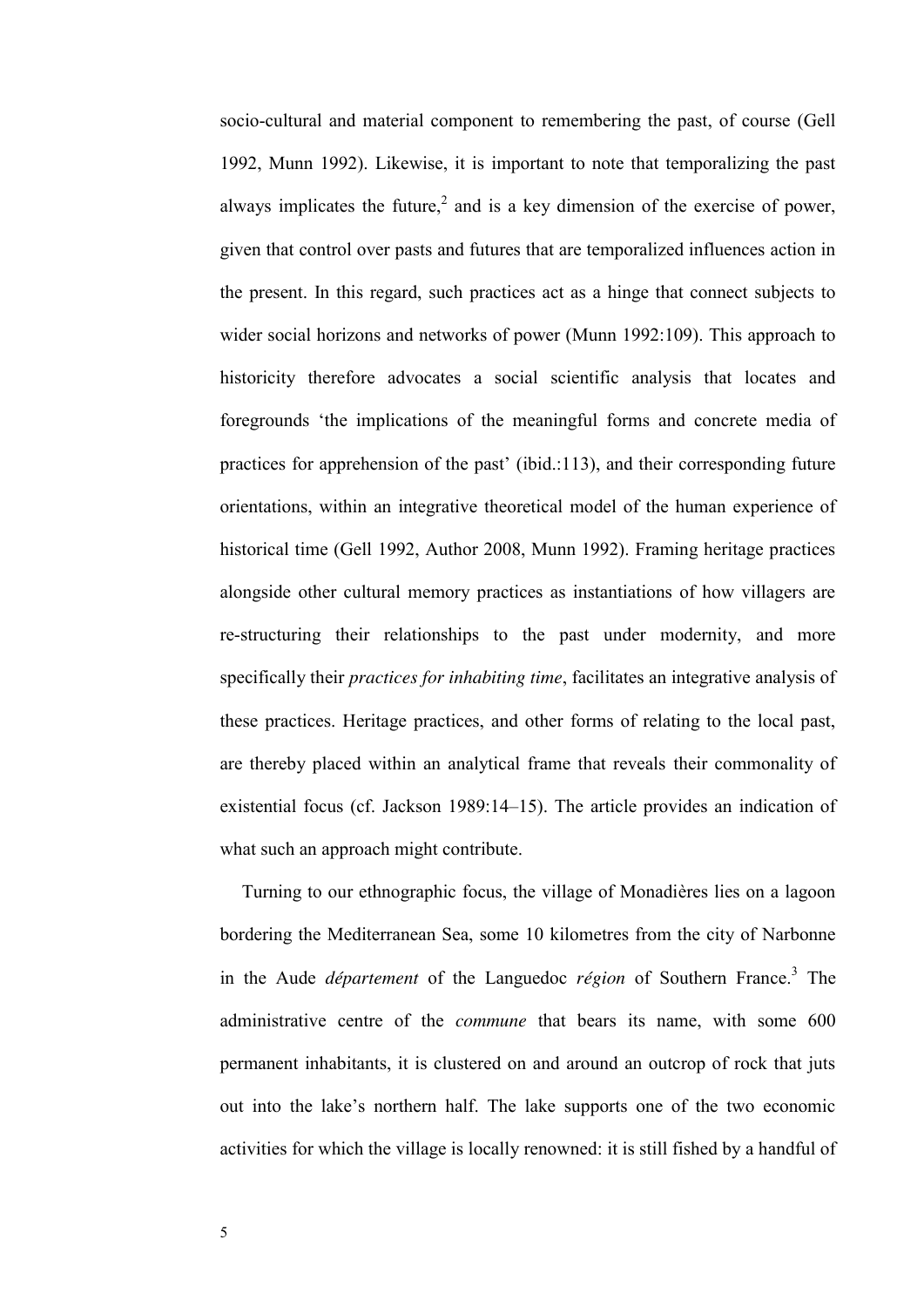remaining artisanal fishermen for eels. As for the other, much of Monadières' arid, stony earth, crossed by the motorway that leads to Montpellier and Toulouse in the north and Barcelona in the south, is covered with vines whose grapes are used to produce the local variety of Corbières wine.

 The village population, however, is far from comprising an integrated, indigenous community living off fishing and agriculture. While 60% of permanent residents do claim to be from the village, the other 40% are recent immigrants, and 25% of the houses in the village belong to second-home owners, of predominantly urban, north European origin. Briefly, inhabitants of Monadières comprised 'long-term residents', or 'Monadièrois' (those of indigenous heritage, of at least second generation descent, or sometimes claiming parental or more distant relatives in the village, who effectively comprise a 'kindred'); 'recent immigrants', 'second-home owners', and 'tourists'. These social groups as perceived by the anthropologist are viewed as such by local people as well. Any sense of community is thus significantly fragmented, and on-going tensions exist between long-term residents and recent arrivals – who are seen by many Monadièrois residents to be 'colonizing' the village in a pejorative sense, driving up house prices, and contributing to their marginalization and dispersal as a social group. Agriculture and fishing are also no longer the predominant local sources of employment: only 13% of the village now live exclusively off viticulture and fishing, as opposed to 75% in 1946, and the other people who grow grapes do so to supplement an income derived principally from other jobs, more than 60% of the active population working in the shops, service industries, and factories of nearby Narbonne, only ten minutes away by car.<sup>4</sup> The decreasing importance of Monadières as a site of economic activity, however, has recently been countered.

6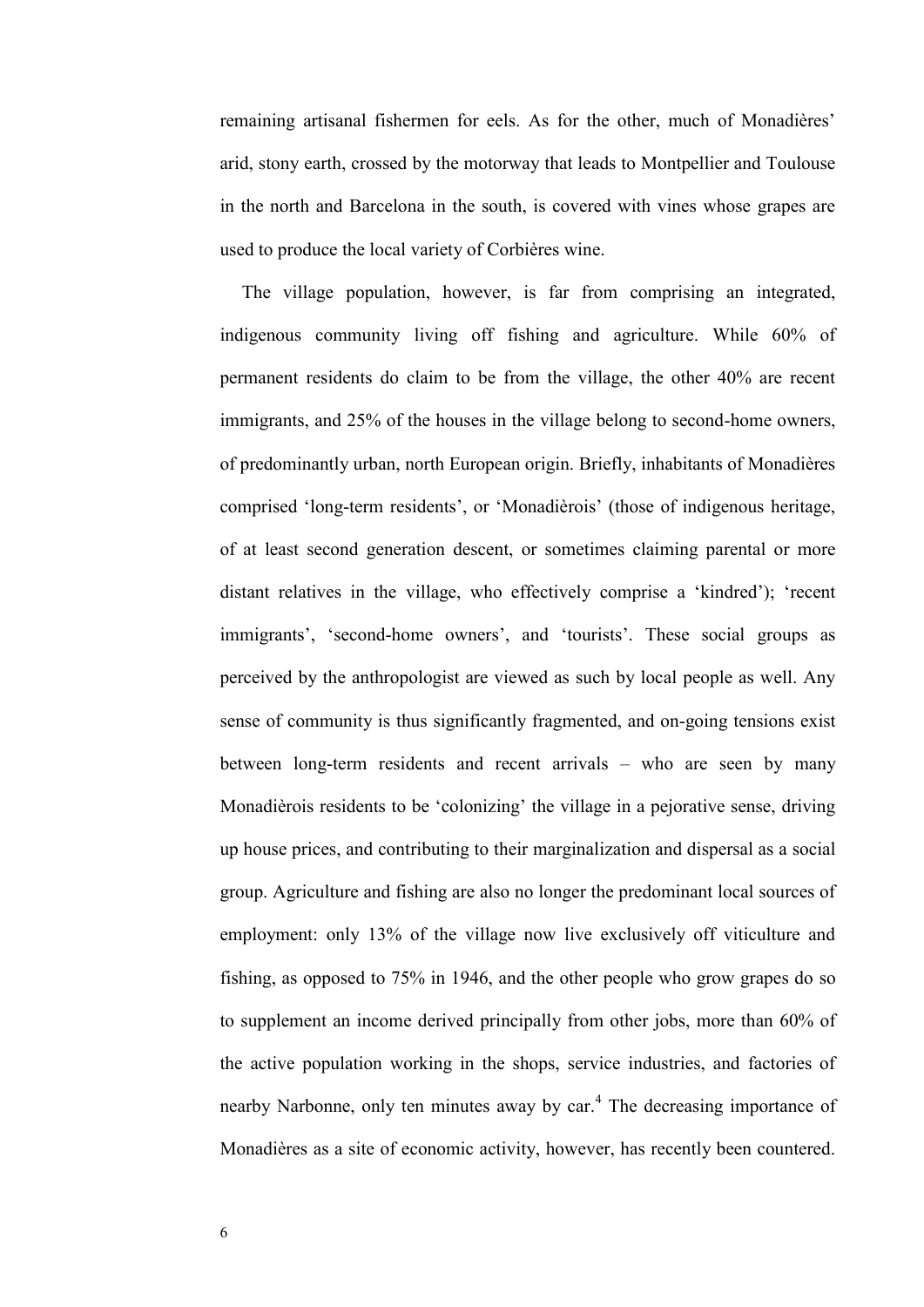Since the 1980s independent individuals, and more recently the *conseil municipal* have begun to cash in on the growing numbers of visitors that come seeking heritage tourism experiences. Indeed, since 2000 this local industry has begun to modestly flourish.

 Historical change in France in the last 40 years has been substantially influenced by the growth of an internal, and international tourist industry. In Languedoc, this took the form of a series of state-inspired coastal developments during the 1960s and 1970s, which resulted in the building of tourism infrastructure along all parts of the region's coastline. Monadières and two other villages on the lake's borders, due to environmental obstacles, remain the only coastal settlements throughout Languedoc which have escaped substantial restructuring. These developments then diversified, towards the end of the 1970s, into a state-led initiative to develop a new decentralized tourism to satisfy the desire of holiday-makers for diverse experiences, while diverting capital into, and creating economic growth in inland rural areas adversely affected by the post-war modernization of agriculture. The objective was to mobilize the historic diversity of the French state just as it was popularly perceived to be threatened by the spectre of homogenization. Regional ways of life, many rapidly being transformed beyond recognition by the upheavals of the post-war period, were symbolically codified in museum exhibits; the idiosyncrasies of local produce and the built environment refashioned and repackaged for visitors; the burgeoning narratives of local and professional historians drawn upon to provide depth to this differentiation of identities that would render each region unique, distinctive, and it was hoped, attractive to outsiders.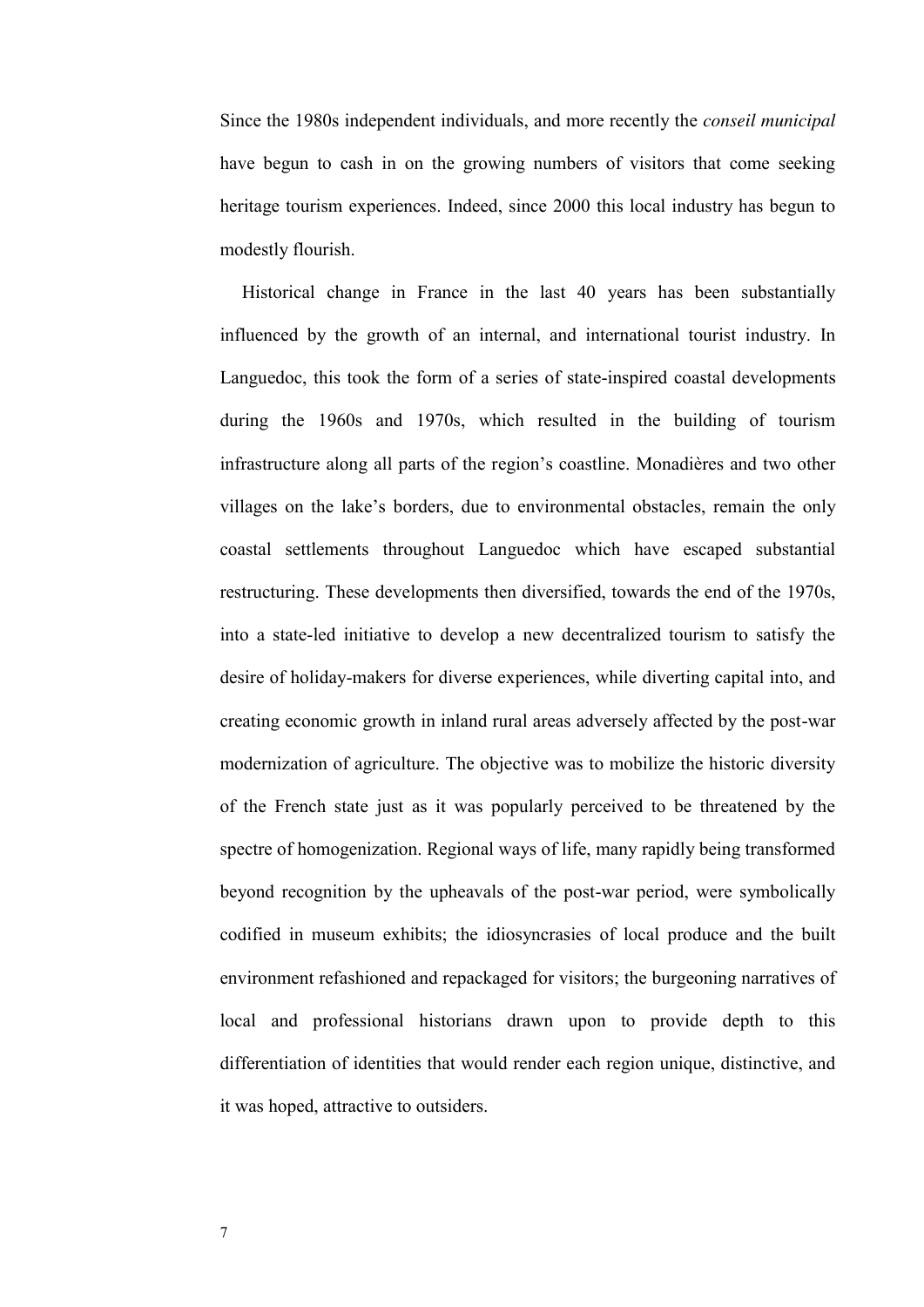The story is that of the complex and conflictive emergence of rural tourism under European modernity, concordant with the development of heritage and cultural tourism more broadly (Abram *et al*. 1997, Boissevain 1996, cf. Graham *et al*. 2000, Hewison 1987, Samuel 1994). In this respect, the practices addressed in this article are characterized by their concern with temporalizing the local cultural past via material artefacts, which underwrites their discussion here in relation to 'heritage tourism' (Boissevain 1996, Moscardo 2000). However they also existed within a wider spectrum of environmental heritage and cultural tourism practices (cf. Richards 1996, Timothy & Boyd 2003:2–6, 45–8), the former being of particular importance given the area's great natural beauty.<sup>5</sup> The earliest incidence of heritage tourism can be traced to the activities of Pierre Cadassus, an entrepreneur and fisherman. In the late 1970s he began to offer hospitality services at his restaurant incorporating symbolizations of local cuisine as products of historic local traditions, and fish dishes in particular as the produce of historic local artisanal fishing practices – via menu texts and decorative wall-displays (see Author 2001).<sup>6</sup> This first independent revaluing of local practices in terms of a distinctive local heritage, and their commodification for tourists, was followed by further projects seeking to develop heritage tourism in the village focused on the production and consumption of 'traditional' local products and the past-infused ambiance of the local built environment, integrated with enjoyment of the 'natural' heritage of the area.

 It is this which characterises the heritage tourism active in the village today, which comprises: three restaurants themed around regional traditional produce; two shops selling 'traditional' local produce; a number of walking trails around scenic parts of the village and environs – the proclivity of the rural *flâneur* so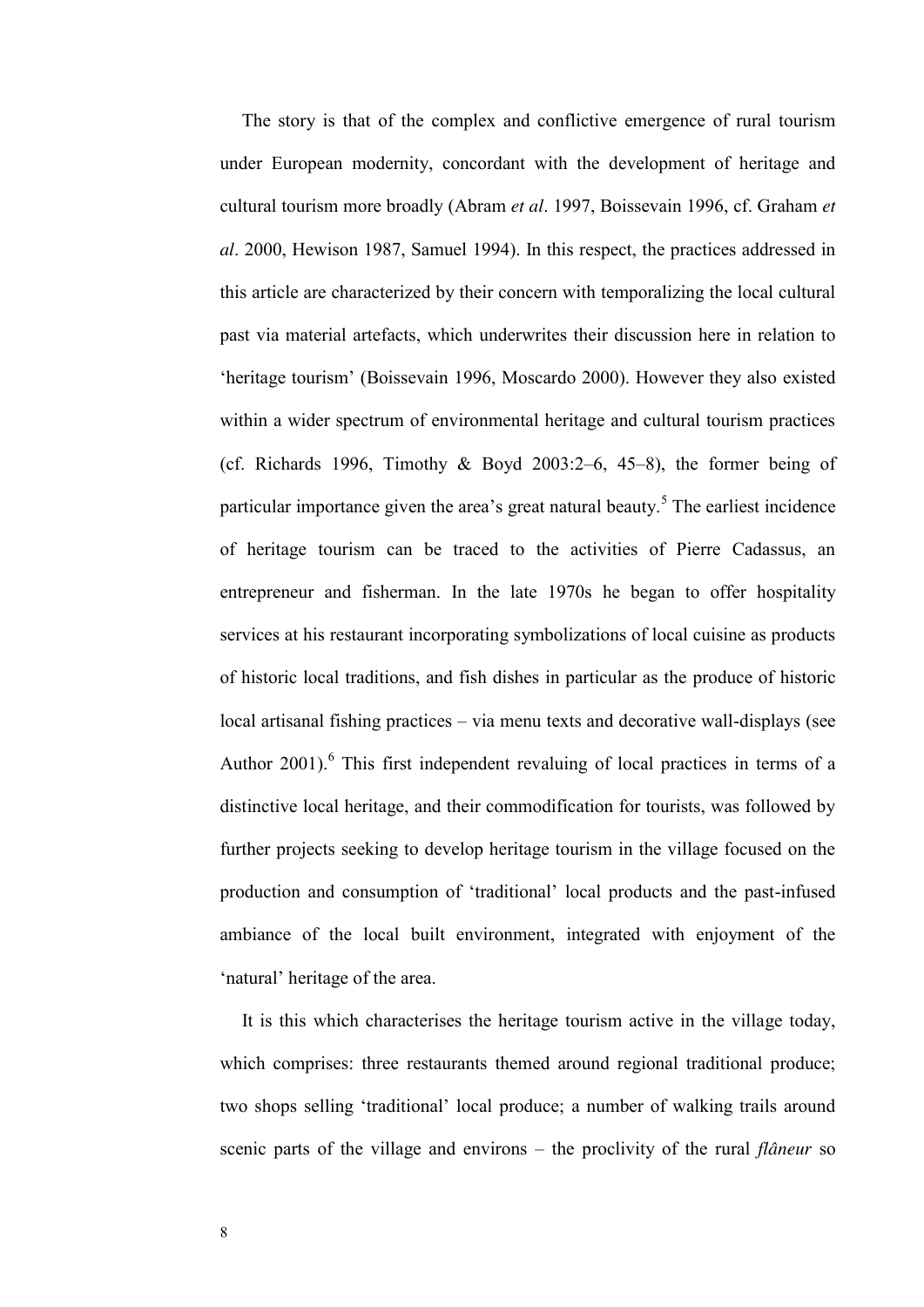central to such heritage practices – which alight on the ruins of a château and two fortified gates dating from the Middle Ages, an ornate sundial built by order of Louis XIII, large nineteenth century *lavoirs* ('washing basins'), an old stone well, and the small fishing port, several attractions being set among the winding, shady streets of the antique 'old village'; a number of households offering bed-andbreakfast; and two art galleries (which might be classed as 'cultural tourism' attractions). The heritage tourism involved is of that modest, unspectacular kind characteristic of so many parts of rural Western Europe, essentially involving consumption of 'traditional' local produce and the local 'historic sights'; but which often provides an income for local residents (cf. Timothy & Boyd 2003:45– 6). In terms of turn-over, although exact figures are unavailable for Monadières, approximately thirty-five individuals earn their principal income off tourism at present during the summer months, not including dependents; of which about thirty are recent immigrants.

## **THE** *CONSEIL MUNICIPAL* **AND** *LE PAYS CATHARE* **HERITAGE TOURISM PROGRAMME**

The *conseil municipal* has been the key player in the development of heritage tourism in the locality, and an overview of the its appointment and policies will flesh this out, while situating local initiatives in relation to the development of heritage tourism in the Aude. The *conseil* – a coalition called the *Liste d'union et*  d'ouverture communale<sup>7</sup> – was elected in June 1995, and remains in power at the time of writing. It replaced a socialist majority, which had held sway since the municipal elections of 1979. Its victory was, in local terms, a landslide, and the reasons for this are relevant to our discussion – if disputed as might be expected.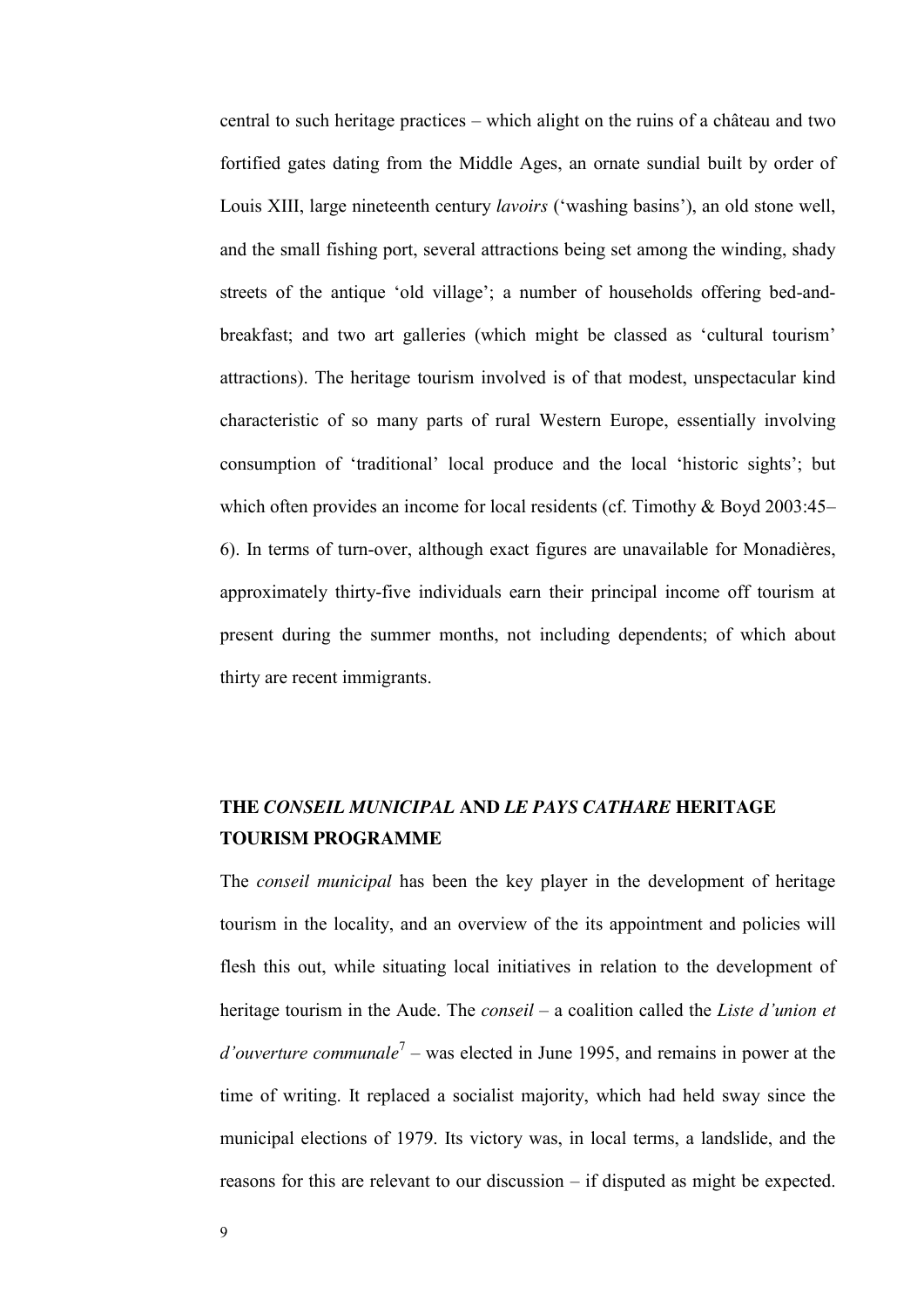A key factor was the influence of the large number of recent immigrants to the village since the early 1980s, and the perceived composition of the *listes* themselves. The victorious *liste* contained eight members (out of twelve) who were recent immigrants, the defeated *liste* only four. The consensus of those interviewed was that the election was decided by recent immigrants to the village, who felt that councils dominated by Monadièrois were insensitive to their needs. They therefore voted for the *Liste d'union et d'ouverture communale* in force. The result signalled a sea-change in the balance of power within the *commune*, reflecting the increasing dominance of recent immigrants in village life – and gave further cause for grievance on the part of long-term residents. With respect to our own interests, it also signalled a new approach to tourism, likewise identifiable with recent immigrants.

 The policies of the new *conseil municipal* were couched in the rhetoric of a new beginning. 'The men and women who make up the *Liste d'ouverture et d'union communale*,' began their manifesto, 'want to work for the development and harmony of the village, while safeguarding its identity.<sup>8</sup> In this regard, a chief thrust of their policies has been to develop the *commune* for tourism, an industry they claimed would bring economic benefits to everybody. There have been two main avenues of tourism development that the *conseil municipal* has subsequently sought to encourage. The first concerns 'eco-tourism', oriented towards the *Parc naturel régional du pays narbonnais*, a regional nature park which has recently been established; the second concerns heritage tourism, in relation to the state-led *Pays Cathare* heritage tourism project, the focus of our interest here.<sup>9</sup>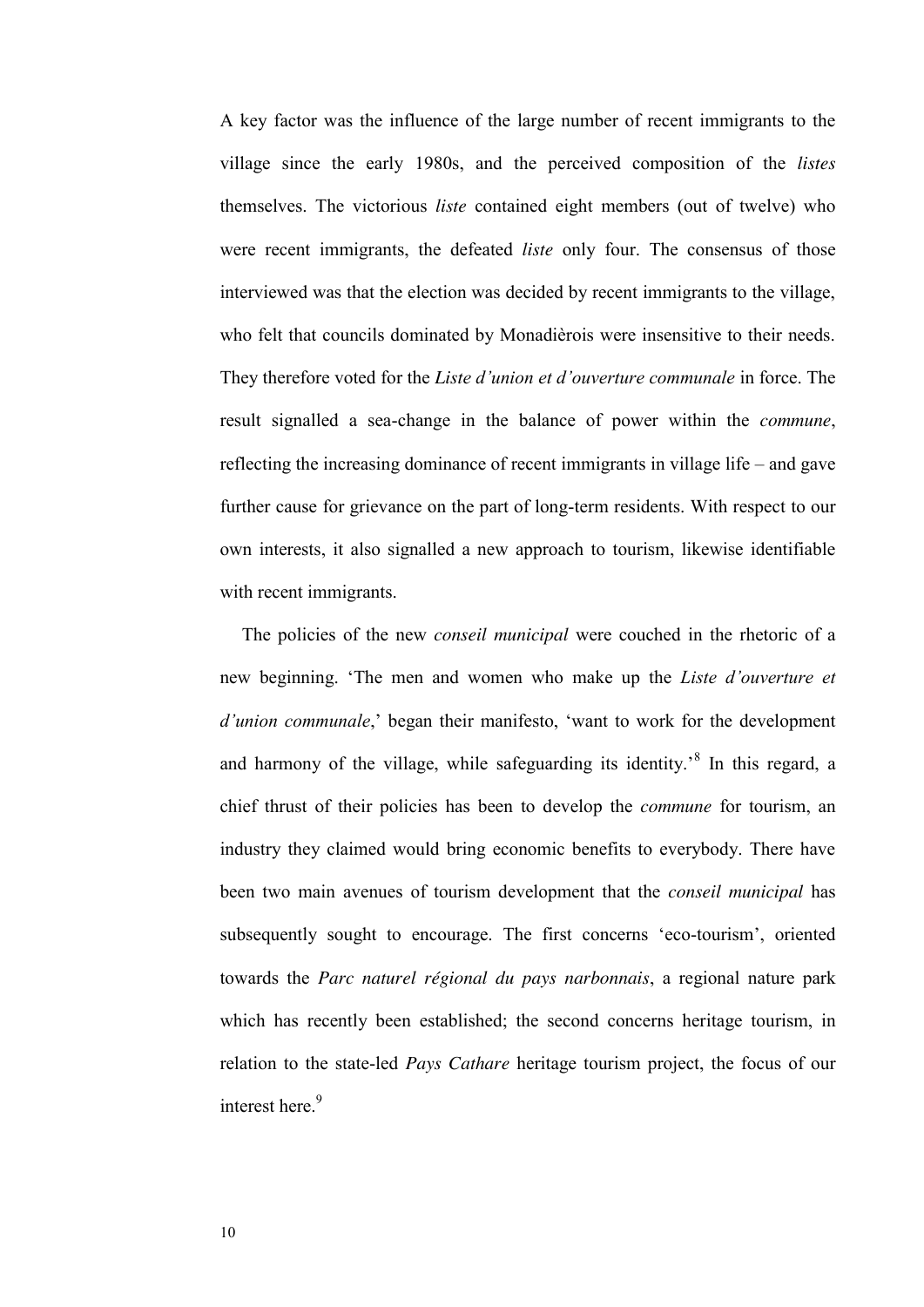What, then, does the *Pays Cathare* project involve? During the early 1980s the *conseil général* (general council) for the Aude set to work developing the inland tourist infrastructure in the *département* through the initiative of *le Pays Cathare* ('Cathar Country'). Throughout the Corbières mountains are scattered the remains of the hill forts of the Cathars, the medieval adherents of a heretical faith who were wiped out by Catholic crusaders, sponsored by the Pope and the King of France, during the mid-13<sup>th</sup> century. During the early 1980s the departmental committee for tourism chose the story of the Cathars – which had acquired symbolic resonance for local identity in the regionalist political climate of the time – to form the centrepiece of a new tourist initiative and historic identity for the *département*. This was in keeping with the drive throughout France to develop historic regional particularities for heritage tourist consumption. A centre for the study of the Cathars was established, and a museum in the nearby town of Puivert, while '*Le Pays Cathare*' became the brand-name for a project whose objectives were to revitalize the rural economy, and diffuse and augment the profits to be had from tourism throughout the *département* – through encouraging visits to Cathar sites and enjoyment of the local countryside via walking trails; consumption of related books and museums; purchase of the branded 'traditional' food and artisanal products of 'Cathar Country'; and knock-on use of local hospitality services; all co-ordinated via the widely-publicised *Pays Cathare* network.<sup>10</sup> The departmental initiative aimed to explicitly encourage projects by municipalities or individuals. These would then be co-ordinated by a number of administrative bodies operating at the departmental level. As Amiel *et al.* write: 'The idea was to attract [tourists] into the countryside, and keep them there for a few days, by increasing the lodgings and attractions available, but also by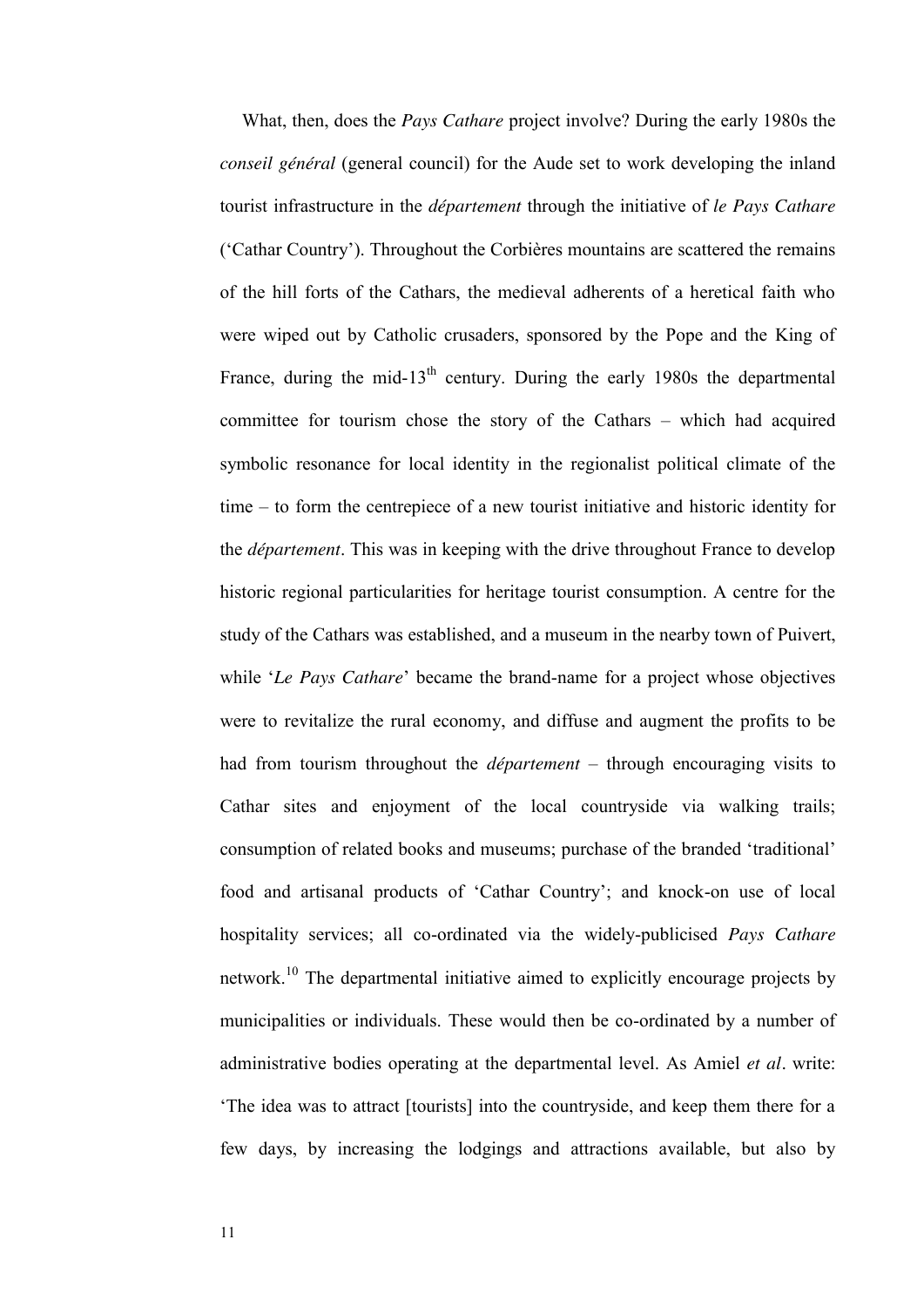developing the Cathar castles and renovating the villages, re-opening ancient footpaths and organizing exhibitions, and training tourist guides who would also be able to sell [the tourists] local products' (1994:349, my translation).

 How were such plans received in Monadières? Since mass tourism had commenced in Languedoc in the 1960s, insofar as successive *conseils* in Monadières had been concerned with tourism, it was largely to prevent the village being bought out by developers. Since the 1980s, the attitude of the socialist *conseils municipals* had remained either hostile, or indifferent. The current *conseil*  is the first to have had an enthusiastic approach, and their actions have aimed to co-ordinate with the pattern of development outlined above. On one level, then, this has involved initiatives to encourage visitors, and in turn assist those restaurants and petty commodity producers offering 'traditional' local food products, and hospitality services, to tap the wider *Pays Cathare* network. On another level, they have worked in partnership with *l'Association pour la conservation du patrimoine*, a village heritage association,<sup>11</sup> to collate and rationalise knowledge about, and symbols of the village past – old photographs, oral narratives, material artefacts – with a view to creating a local museum of some description, although this has not yet been realized. Regarding the built environment, our focus here, they have sought to renovate village features and outmoded artefacts directly, while controlling the general appearance of the village through organizing and encouraging floral displays around the village, the discreet relocation of municipal waste collection sites, and more minor details of upkeep. Otherwise, they encourage, supervise, or co-opt the work of others, partly through exerting control over planning permission in liaison with the *Direction départmentale de l'équipement* (departmental planning committee). This has been

12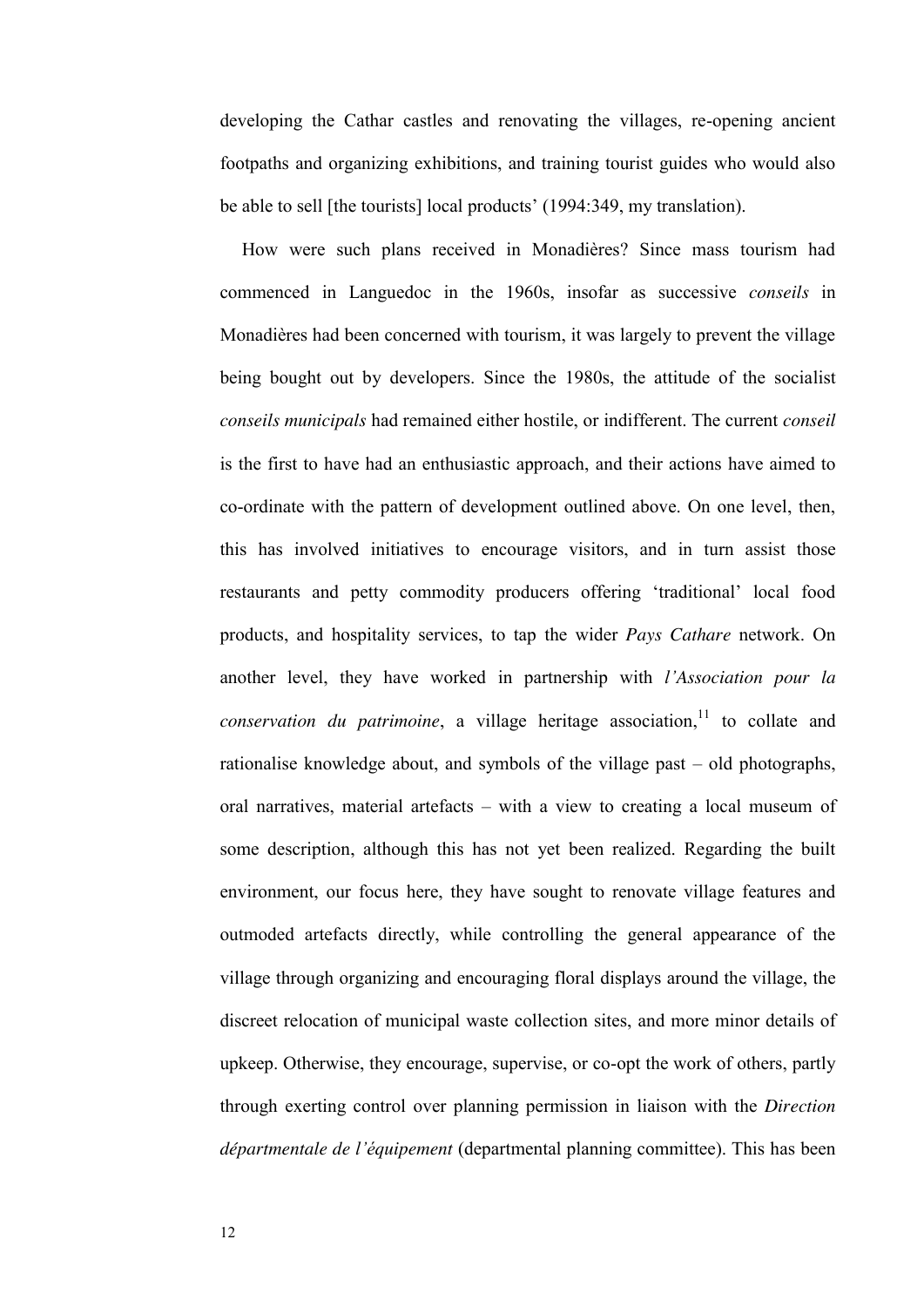undertaken with a view to cultivating an image redolent of handicraft, artisanal trades (wine-growing, fishing), and face-to-face rural community – arguably open to temporalization as a concrete embodiment of the modernist myth of pastoral rurality (Williams 1993). Significantly, features of this work can be productively characterized as a 'disciplinary programme'.

Disciplinary programmes 'define a domain of social reality to be turned into an object of rational knowledge, intervened in and made functional' (Gledhill 1994:148) which is then implemented through *technologies* of power (appropriately designed practices), according to contingent *strategies*. <sup>12</sup> Foucault, as is well known, defines such practices as pervasive in, and key to the reshaping of power relations in Western societies over the past four to five centuries, and they can also be viewed as a sociological feature of wider modernity. The *conseil*'s policy 'strategy' throughout has been to create a rationalized local resource of materials concerning the village past that can be implemented through 'technologies' of organization in Monadières, and the wider heritage tourism industry, and ultimately temporalized in heritage tourism consumption, as we will see. More specifically, this local process of rationalisation has involved a disembedding or 'deworlding' (Feenberg 2004) of past-related materials from the sociality of the Monadièrois (long-term residents), which was intrinsically entwined with them; and their 'disclosure' into a body of cultural capital (Bourdieu 1992) for use by the local middle classes and predominantly recent immigrants who dominated the *conseil municipal*. <sup>13</sup> At the same time, it has usually been presented, in election pamphlets, statements in the local press, and the newsletter the *conseil* produces, as the safeguarding of the village's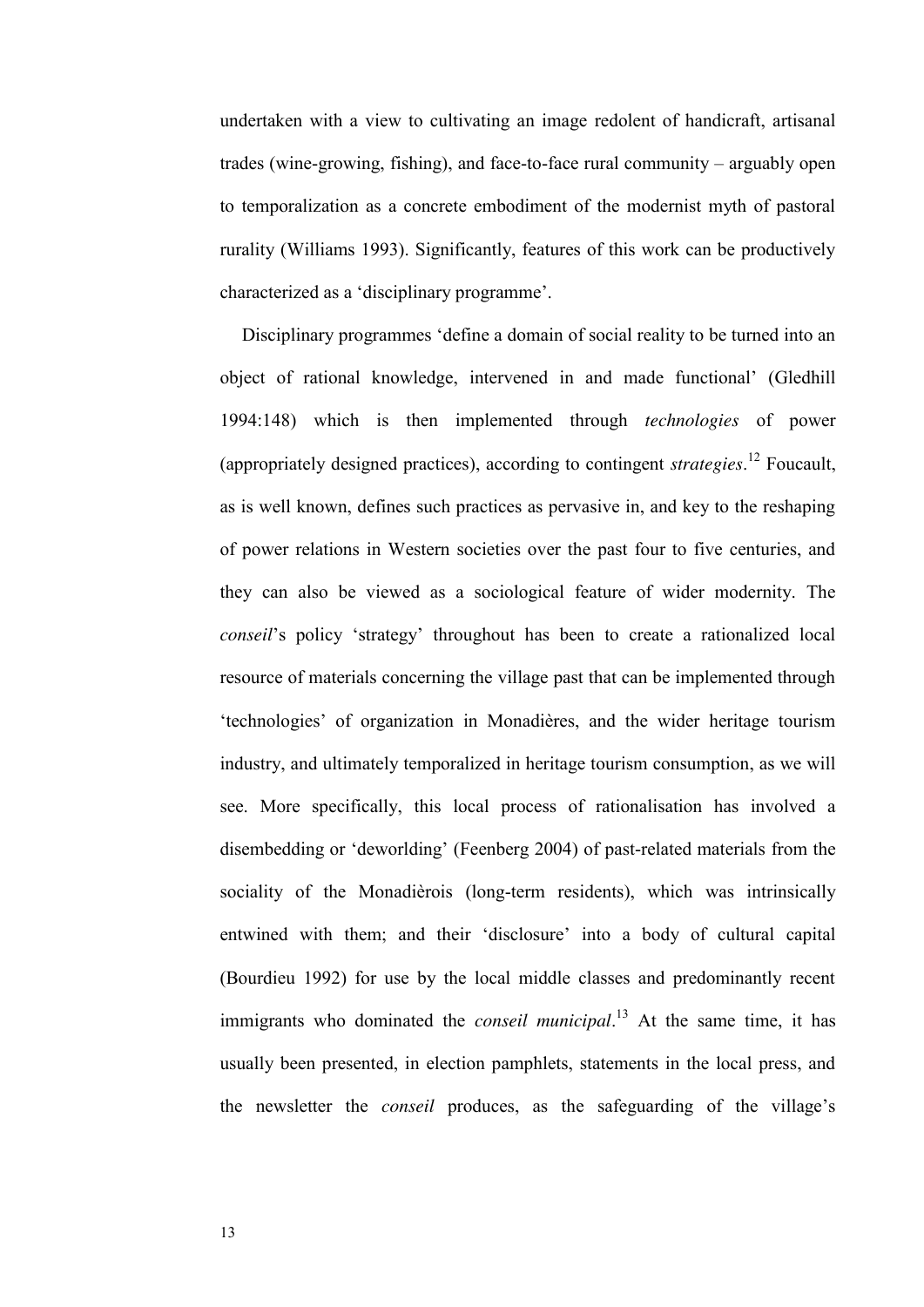'communal heritage', in relation to the acknowledged value throughout France of conserving 'local history', and the state's role as guardian in this process.

 It is important to note, then, that these developments, although sometimes integrating independent initiatives, have a state-backed framework, as might be expected for a strongly centralized bureaucracy such as the French state. This contradicts observations that the heritage spectrum comprises independent players 'making decisions about tourism markets with little or no reference to what others are doing, while hoping to attract the same audience' (Middleton 1997:215, cf. Timothy & Boyd 2003); and reveals how in this case the diffuse 'capillary' organization of the Foucauldian disciplinary programme (Foucault 1977, 1980) is directly co-ordinated with more conventionally 'top-down' state apparatuses. It is also significant that this village 'heritage' may be conceived as 'communal' by the recent immigrants on the *conseil*, with the backing of state authority; but for longterm residents, it comprises the cultural resources of the 'kindred' or what we might effectively term its 'intangible cultural heritage' (UNESCO 2003). This is often spoken of as being exploited by the new arrivals – highlighting the local transparency of this ideological gloss.

## **VILLAGE LANDMARKS: RESTORATION, REVALUATION, ANTIQUATION**

Having analysed the role of the *conseil municipal*, and penned in the historical context for heritage tourism in Monadières, let us now proceed to our three historical ethnographic studies that unearth how Monadières' built environment attained its contemporary state of antiquation. The first two cases exemplify novel, characteristically 'modern' memory practices in Nora's (1997) sense, as we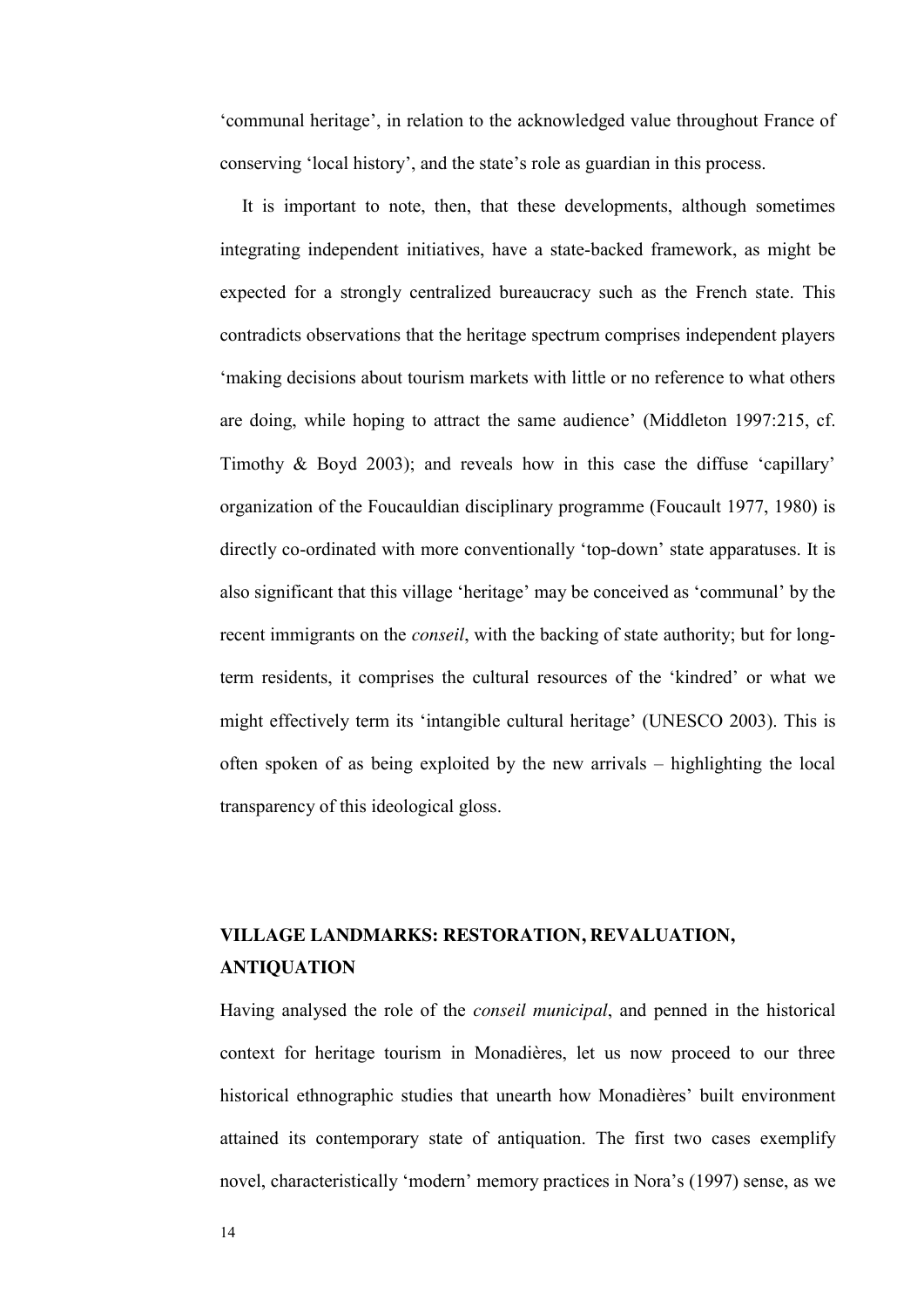will see. The third might be classified as a 'post-modern' initiative of the *conseil* (Baudrillard 1983); and all three can also be characterized as responses to local historical rupture occasioned by the social changes impelled by local modernity, as has been more widely observed in relation to heritage practices (Graham *et al*. 2000:11). Tracing their outline ethnographically, and analyzing them as temporalizations of the local past, will illustrate how these initiatives were coordinated with the *conseil*'s disciplinary programme for the development of heritage tourism.

#### Case 1: *Monuments and Mementoes*

Our first case addresses the commemorative practices of an elderly bachelor, Etienne Bonhomme, and is best understood in the context of his wider remembrance of his dead family. When I first met Bonhomme, he was working in his vegetable garden across the road from his house. He was preparing it for planting up for the summer … As we talk, he is standing by a large basin of some kind. 'This,' says Bonhomme, 'was where my family did all their washing until the 1960s, when washing machines arrived.' His tanned face crinkles in a smile. 'It was my family's private one, you know? … The people without a private one would go to the *lavoir* by the port.' 'Yes,' I say, 'I've seen it.' 'Or they'd go out to the springs, out to la Bajole, les Monadières<sup>14</sup> ... And then, outside the cemetery there are bushes, of lavender and thyme, and they'd hang the washing over them to dry. And it would smell nice, oh, very nice.' Bonhomme is gripping the edge of the basin with his hands as he speaks, and now he taps it gently, almost tenderly. 'Look,' he says, gesturing towards the basin's two compartments. 'This part here was used for rinsing the clothes –' and indicating to his left '– this part here for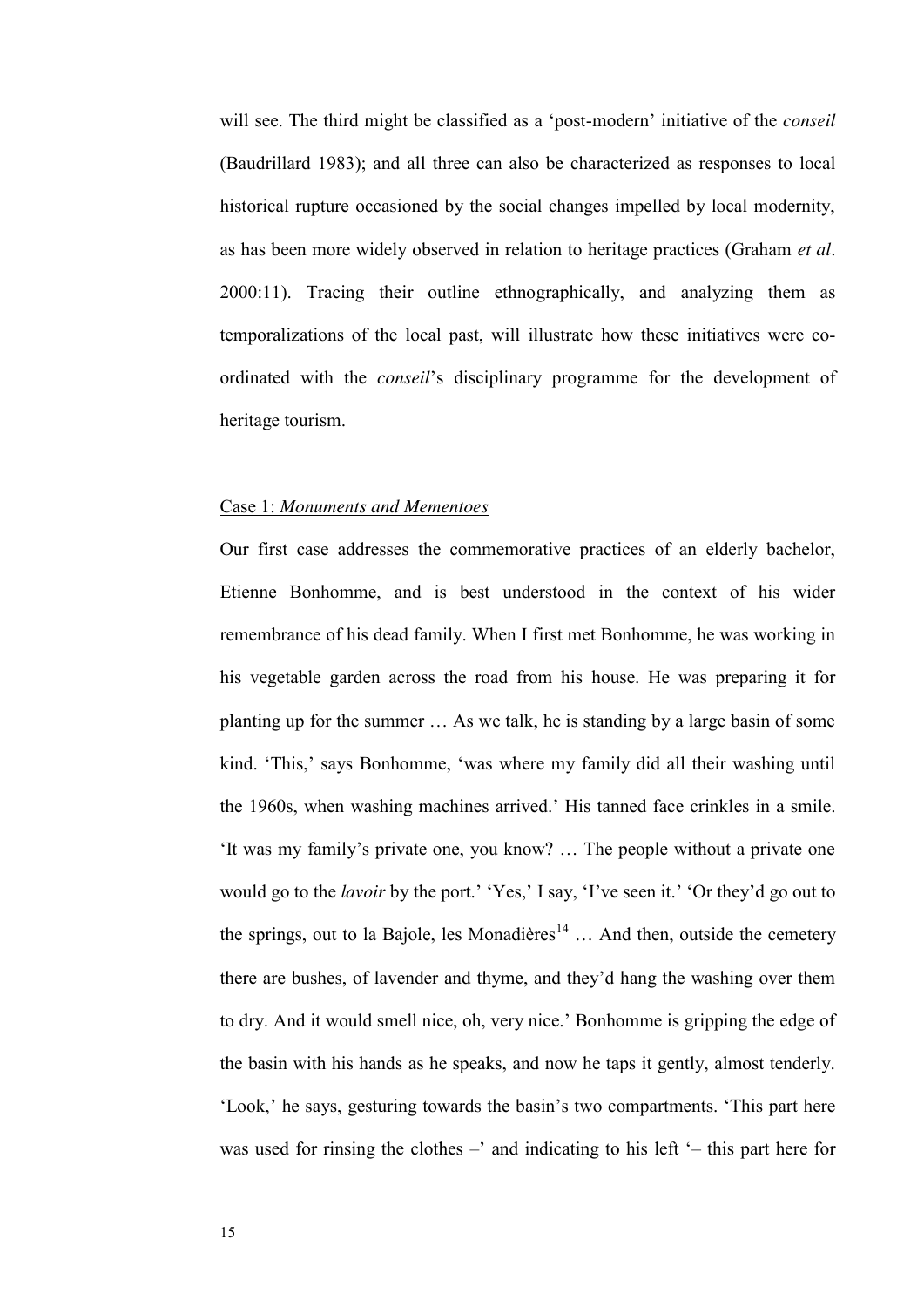washing ... So you washed the clothes in here, and then you put them here to rinse them. That's how my mother used to do it, but you wouldn't do that now … Water's much too expensive.' He laughs a quiet laugh, almost to himself. 'I kept it as a memory. I could have got rid of it, but I kept it. There. To remember how we used to do things …'

 On another occasion we were talking in his house when the conversation turned to our point of interest here: the well Bonhomme restored, *Lou Pouts de la Coundamino*<sup>15</sup> [see figure 1].

BONHOMME: … It was me who rebuilt the well.

AUTHOR: Can you tell me the story of that?

BONHOMME: Well, … my parents weren't rich, they had three or four vineyards. Mmm… My grandparents lived in a house at la Placette, where there's the restaurant now … I was born there.

AUTHOR: I see.

BONHOMME: It belonged to my grandparents. And we had the horse there, we fed it where you go in now to the restaurant. That was the stable. But when my brother was born the house was too small, so my grandparents bought this one in '27 … *[He pauses to remember]* And the owner of the house had three or four vineyards, and he said to my grandfather, 'You can't buy the house and not buy the vines, you've got to buy the lot! …' And so we had to buy the vineyards … And the one down there, where the well is, at the bottom of the hill, was actually one of the best vineyards in Monadières … And then my father died young, we were soldiers, we had to sort out the vines before we went to Algeria, and it was Joseph Olivera, I don't know if you've heard of him?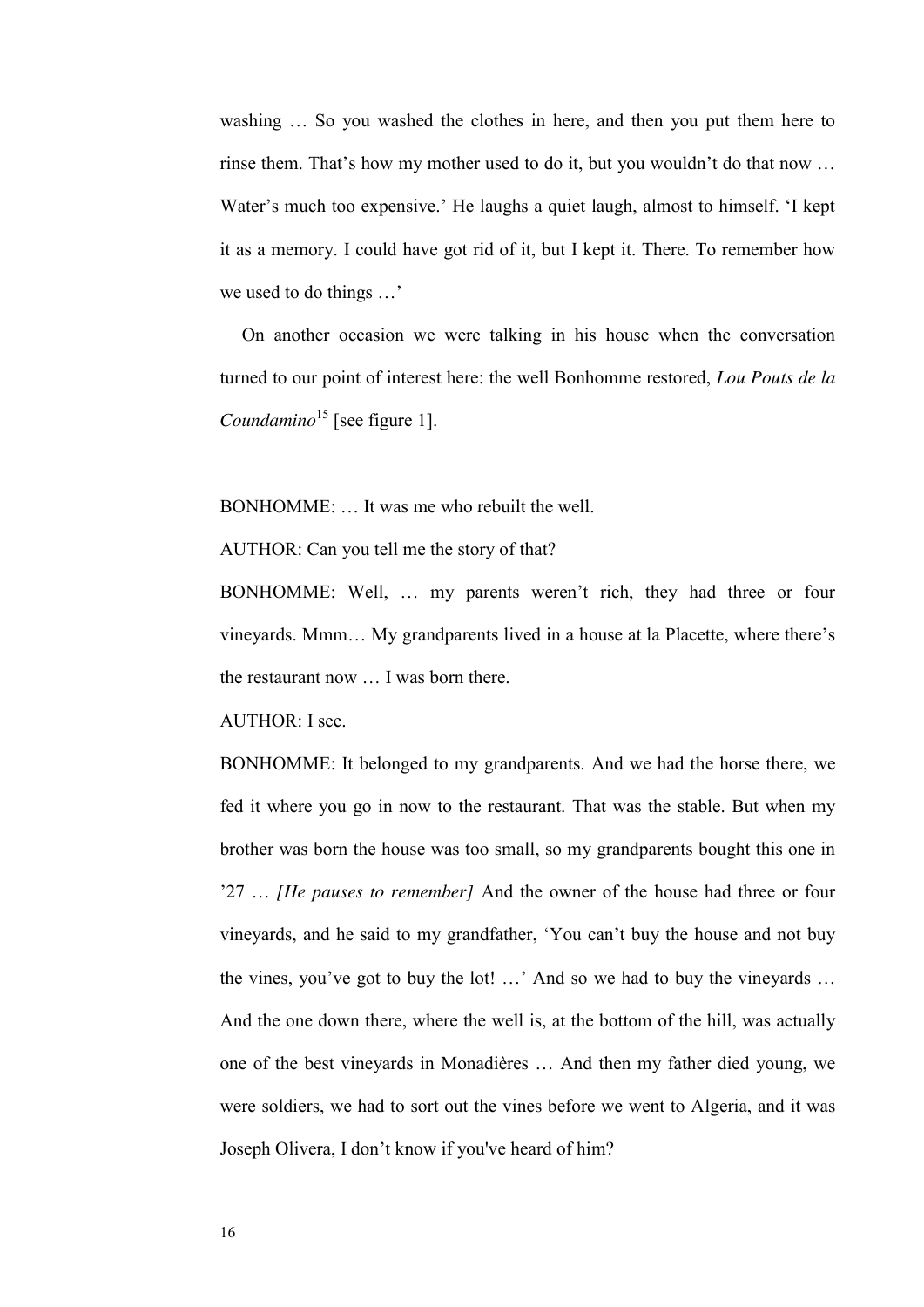AUTHOR: Yes …

BONHOMME: Now he's an example of a fisherman and a wine grower at the same time – he does both … And so when my father died, we came on leave for eight days to bury him, and then we had to leave for Algeria, and Joseph Olivera's father said to me, 'If you're looking for someone to take care of the vineyards, you only have to ask. I'm ready and willing …' And we said yes, thank you, that's very kind. They were a good family … Olivera was Spanish, and he came here during the war, in '36. And he worked the vineyards for twenty-one years ... When my brother died I was fifty-three and I told him, 'If you want the vineyards, you can have them …' And I also gave them the cellar down by the edge of the lake, where there are vats to make the wine. And so I was happy … I knew the vineyards would be well looked after. He gave me a bit of wine, at first a little money, afterwards we stopped that and I just drink a bit of wine now and that's it. So to get back to the well. I've always been afraid that children might fall in and drown, and when they started to work on the road down there, two or three years ago, I took the opportunity to have it blocked up completely… It was very old, you know. So with Mademoiselle Annie Desbiens, I don't know if you know her? … Well, she volunteered to sort things out, and we re-built the well-head on top, and I made a plaque, in *patois* [Occitan] in fact. 'Lou Pouts de la Coundamino, 1820-1997' … I painted it all, and Annie did the flowers, and looks after them. So there you go. So their memory lives on … Until they widen the road, of course. Then they'll demolish it. But for the moment, it looks pretty.

 $\triangle$ UTHOR $\cdot$  It does.

BONHOMME: So … You know, you need to look after the past.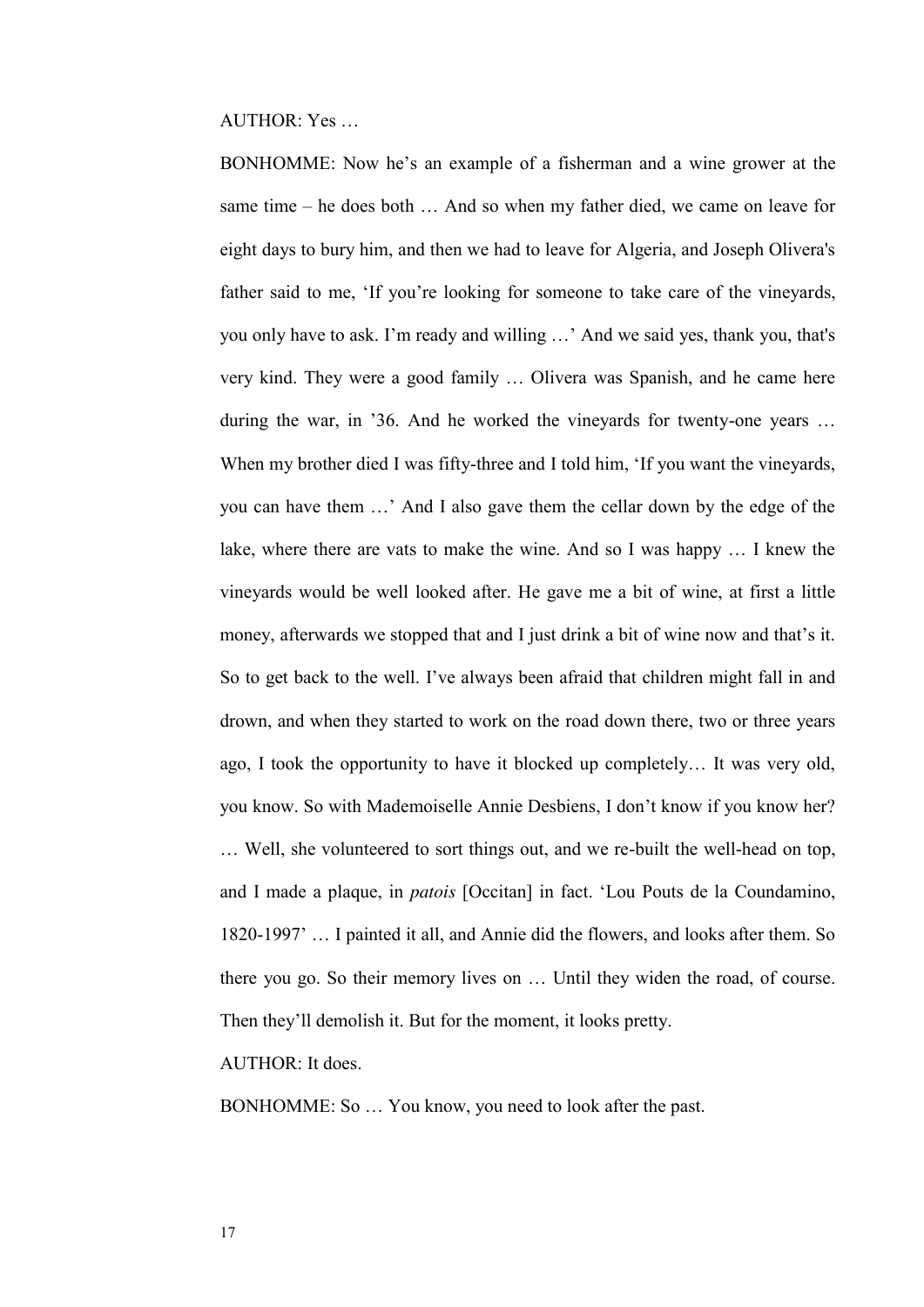It is clear that the well-head Bonhomme had been instrumental in restoring, along with the basin and other objects in his garden and house, were for him chiefly *reminiscentia*, in Casey's sense that 'rather than functioning strictly as reminders or as records of the past... they act [ed] as inducers of reminiscence' (Casey 1987:110, emphasis removed). The past of Monadières was inseparably entwined with the story of his family who, now vanished along with the way of life of which they were a part in the wake of recent historical rupture, were temporalized by Etienne Bonhomme with the assistance of outmoded artefacts which persisted from their lives. The fact of these artefacts having been in contact with, or even bearing the mark of the presence of the now vanished body of the deceased and acting as symbols of the everyday world she or he inhabited, added vitality to the memories themselves, permitting Etienne Bonhomme to temporalize the world of his family's past more intimately and often spontaneously, and momentarily 'regain' lost time (cf. Proust 1996: 51-55). In the well's case, the commemoration was of a public nature, and was perhaps inspired by other public monuments such as war memorials (Bonhomme was the president of the local *Légion française*, or veterans association); and its inscription with dates clearly evokes the imagery of a gravestone. We should also note, however, that the well was in fact a *simulacrum*, comprising a reconstruction, partly with new materials, of the original artefact – a self-conscious antiquation of its remains, which endowed it materially with a contemporary temporal referent.

 Alongside this role, the well had the character of a *lieu de mémoire*, which Nora (1997) singles out as emblematic of modern atomised societies where social memory is no longer relational, but becomes embodied in self-conscious monuments of remembrance. However, Bonhomme was still part of the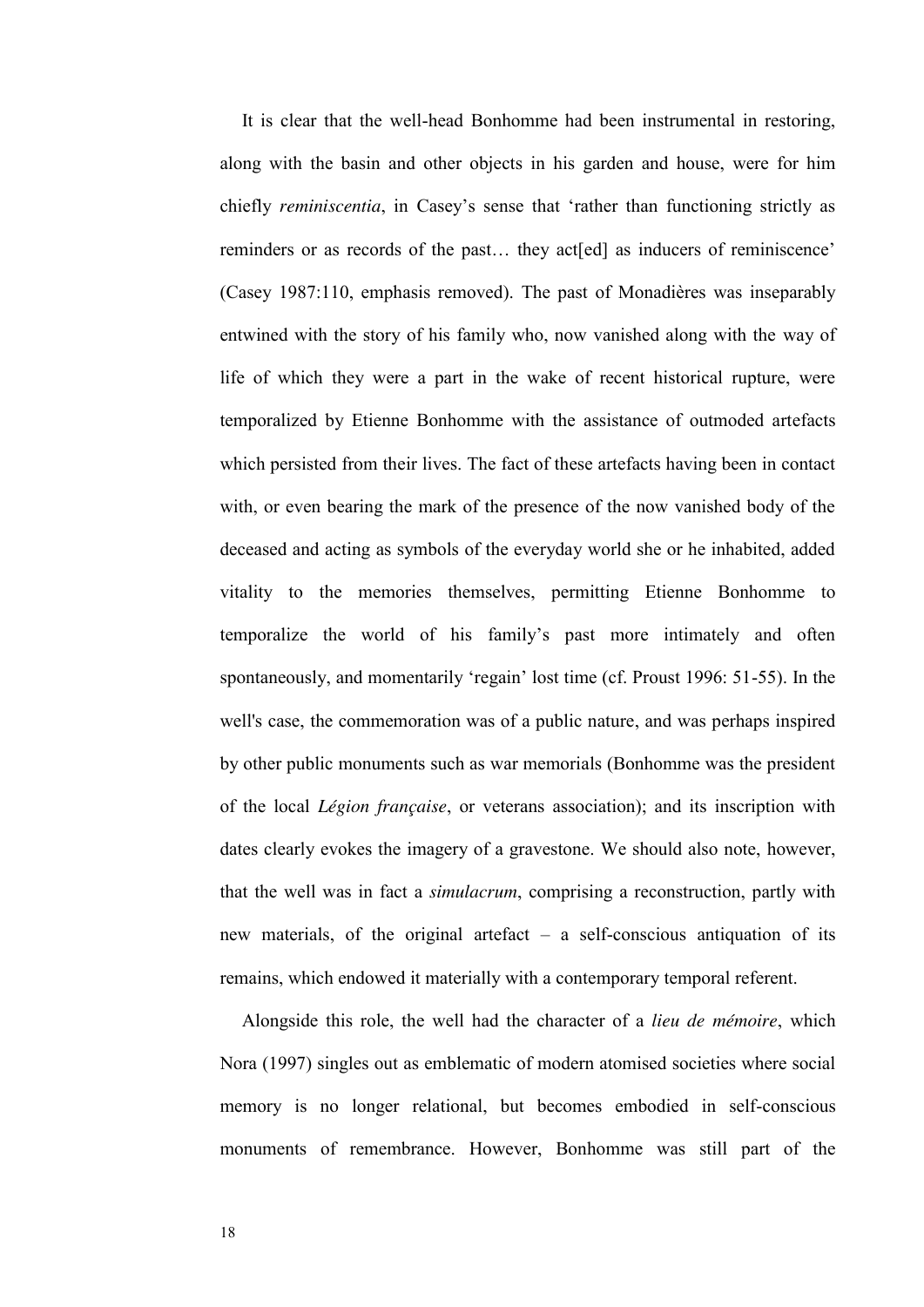community of Monadièrois, so it would be wrong to assert with Nora that such temporalizing practices occur primarily where social communities of memory break down – although the popularity of such monumental remembering would certainly appear to be characteristic of modernity, as Nora suggests. More important to Bonhomme was the straightforward act of restoring and thereby conserving an artefact that his dead family had close associations with, thus enabling its temporalization as an intimate memento of the past. Perhaps its conservation served to offset their disappearance, and assuage his associated sense of existential finitude (Jackson 1989:15). Indeed, the story he told me to contextualize how he came to restore the well illustrates the complex of memories he associates with it. Through such temporalizing practices, focalised as illustrated through 'meaningful forms and concrete media of practices for apprehension of the past' (Munn 1992:113), with very specific *future* goals of reminiscence, Bonhomme revitalized his relationship with his dead family, and his own sense of who and where he was, in a world which in his eyes had changed momentously.

 That said, for current purposes it is very important to note that this restoration was carried out with the consent and approval of the *conseil municipal* – if Bonhomme had wanted to tear out the well and erect an idiosyncratic modern memorial, he would not have succeeded. As it was, his actions were informally encouraged, and more importantly, tacitly approved by the village authorities, although no planning permission was required. This was because Bonhomme's plans fitted with the *conseil*'s aesthetic conception of the local environment, itself related to their disciplinary programme for developing heritage tourism. Little cooption, in this case, was required, as Bonhomme's intentions regarding the built

19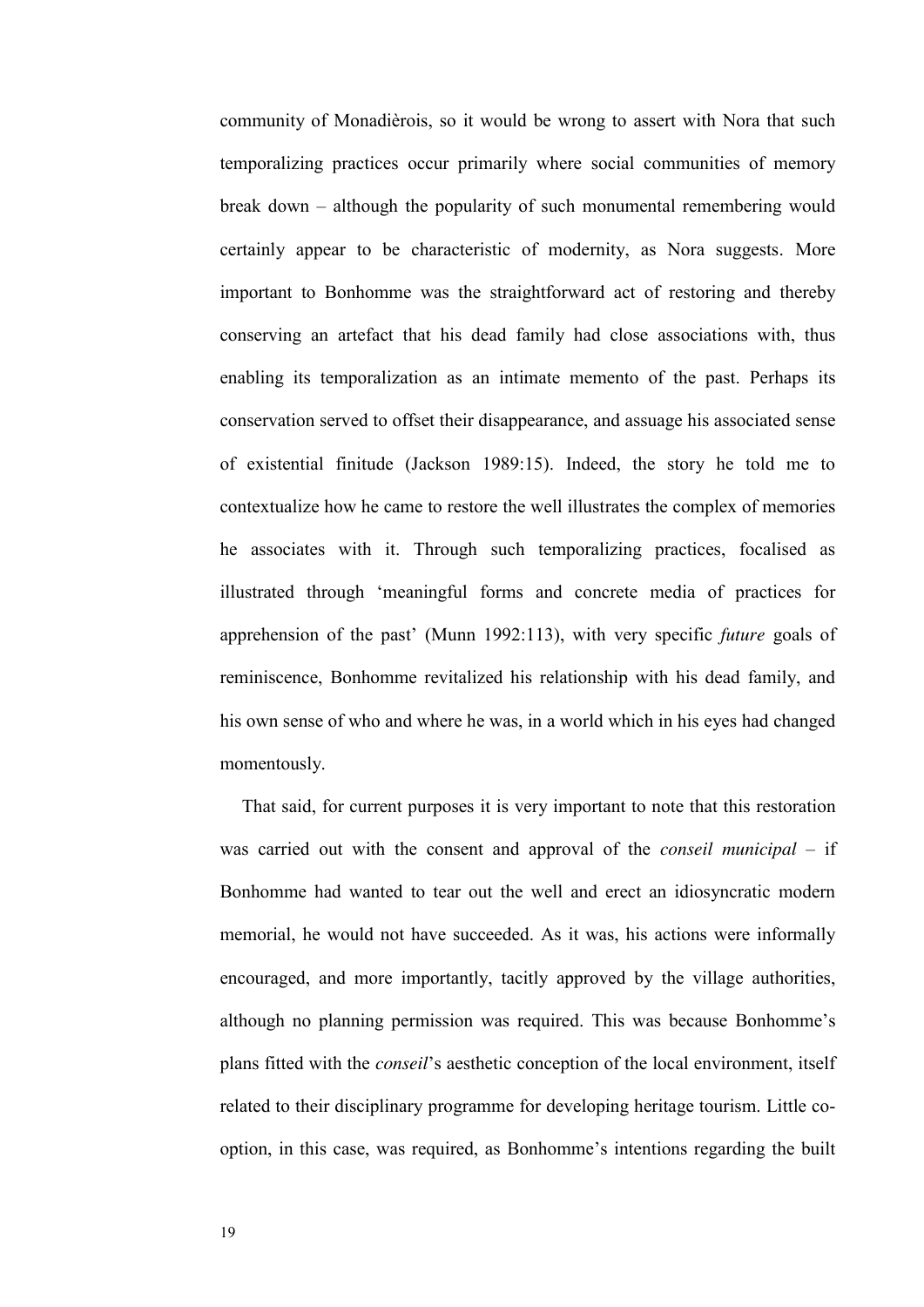environment fitted closely with their own, although his motivations were categorically distinct.

 It has been observed that the administered conservation and, when required, restoration of the built environment is a key component in the revaluation of local resources for heritage tourism consumption, as much in rural as urban areas (Grenville 1999, Holdsworth 1985, cf. Timothy & Boyd 2003:45). What is beginning to emerge is how, in Monadières, this has been achieved. Bonhomme's restoration of the well undoubtedly fulfilled a personal role in stilling grief. With respect to the *conseil*'s objectives, it refurbished a material memento of a past when water was drawn from the ground by hand, which for the heritage tourist comprised a core symbol and temporalizing resource for a chiefly mythic pastoral past. (In this regard it was located, fortuitously, by the roadside at the main entrance of the village.) The work of intervention and rendering functional (cf. Gledhill 1994:148) characteristic of disciplining social reality and producing, in this case, rationalized material symbols here requires a light touch. In our second case, this pattern of individuals restoring local outmoded artefacts that fit with this pastoral heritage aesthetic, and the *conseil*'s programme, continues.

#### Case 2: The Basins of Monadières

As already mentioned, there were also several public *lavoirs* in Monadières. Each comprised a smaller basin nearest the water source for rinsing, and a larger one into which this water flowed for washing. Such washing, often undertaken in company, was regularly mentioned by older Monadièrois in their reminiscences about life in the past, and was a laborious and, during winter, unpleasant activity. Nevertheless, as an exclusively female task, it had been valued for the opportunity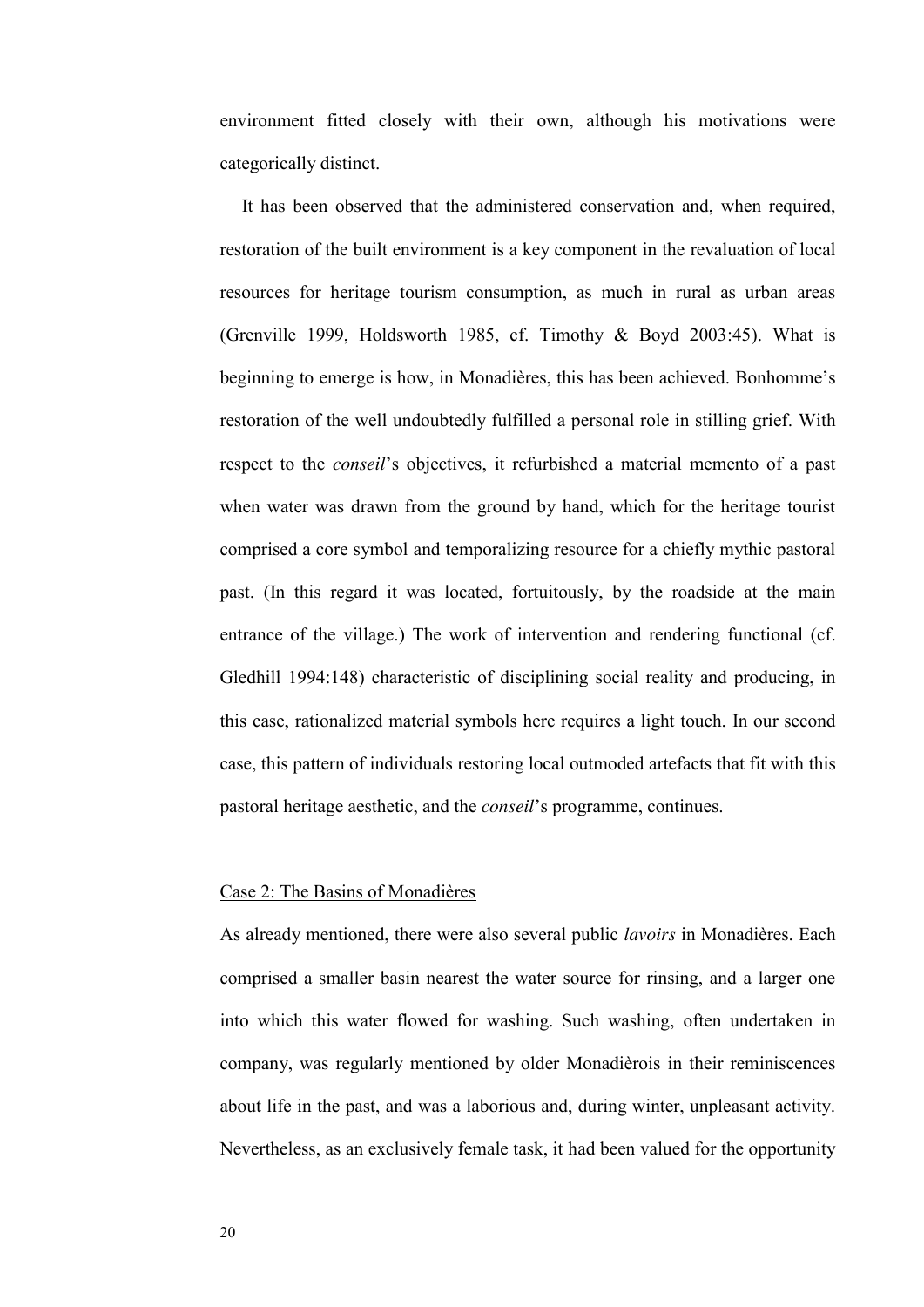it provided for women to exchange news without men being present. It now had a high profile in temporalizing practices throughout the Midi, having become a 'core symbol' (Schneider 1980) for the region's past. The restoration of the public *lavoirs* in Monadières took place in two stages, the first of which was independent from the *conseil municipal*, although the plan for renovation was negotiated with, and approved by it. The protagonist of this independent initiative was Annie Desbiens, a recent immigrant to Monadières with an 'amateur' interest in the village past and its preservation – the same woman who encouraged Etienne Bonhomme to restore *Lou Pouts de la Coundamino* – who subsequently publicized her intentions with an announcement in the village column of a local paper. The article read as follows:

#### THE 'SOLEIL' CLUB AT LA BAJOLE

*The spring and the basins of la Bajole hold many memories for Monadièrois. Over the years, time has eaten into and damaged the lining of the basins, and the water now flows down the nearby path. The '*Soleil*' club invites everyone with an interest in preserving this unique and irreplaceable heritage to participate in the renovation of the larger basin. A mason will be coming from Prat-de-Cest [a small hamlet in the commune] to work with us and help those volunteers who want to pitch in with the trowel and the shovel.* 

 *Renovation day will be Saturday 22 June, from 8am to 6pm. All participants please bring a lunchbox ready for a picnic on site. A path across the vineyards and the* garrigue *will be marked out in yellow. We will meet at the bottom of the*  rue de l'Aiguille*. Further information available from Annie Desbiens, tel. \*\*\**. 16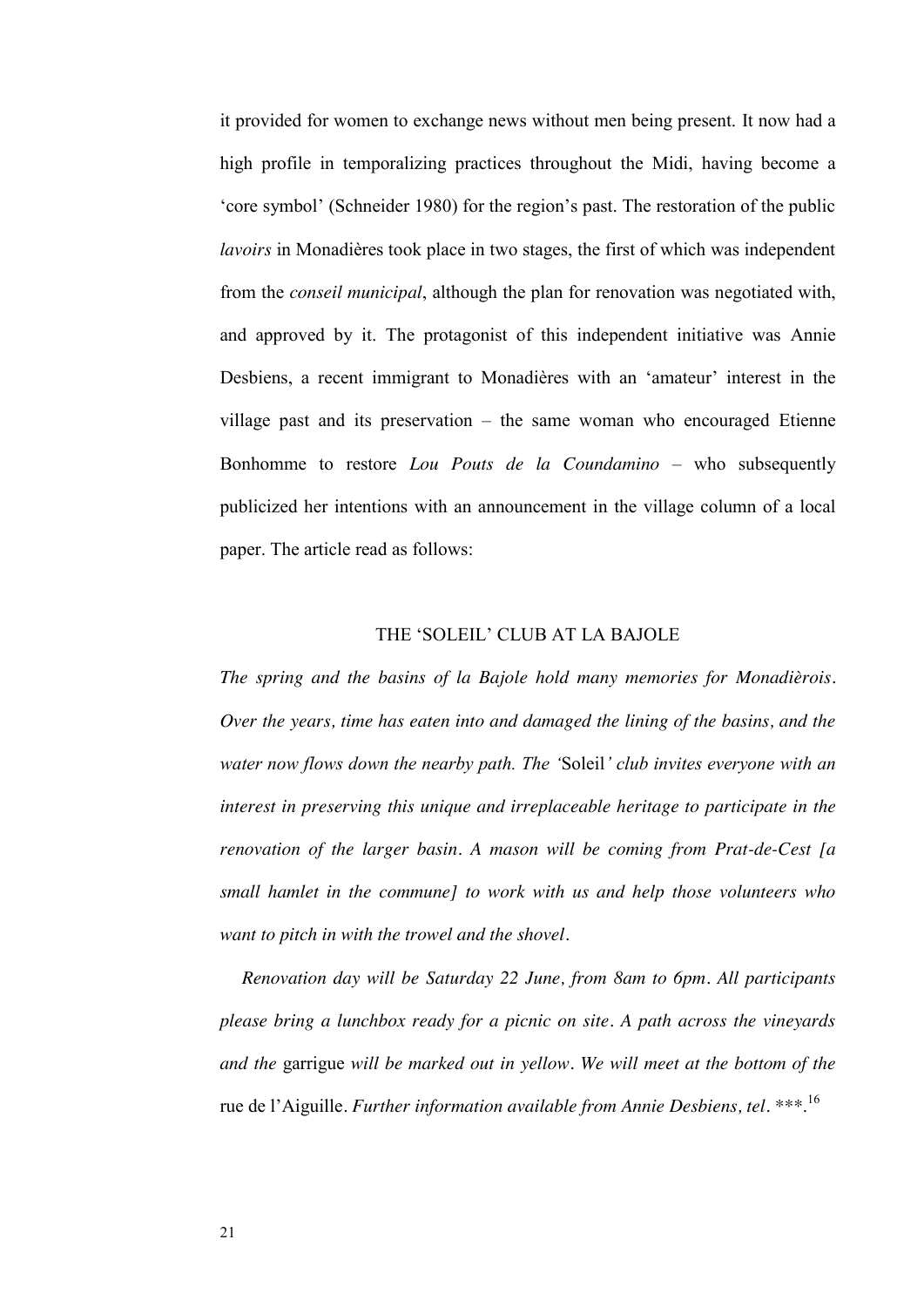As may be seen from the announcement, Annie's original intention had been to restore only the larger of the two basins. However, a further newspaper article publicized the conclusion of the story the following week. The presence of the mason enabled the work 'to be carried out in the old style', and along with the help of six adult volunteers and a child, Annie Desbiens, by working through the week-end, had been able to restore both basins [see figure 2]. 'The logic and usefulness of the work convinced the volunteers to press on,' she wrote, 'desirous to preserve this unique and irreplaceable heritage of all Monadièrois'.

 La Bajole and the other springs within the *commune* had already been commented on in the election manifesto of the *Liste d'union et d'ouverture communale*: 'In the *garrigue* of Monadières there are some delightful little springs. It would be excellent if these springs, Boutarel, Monadières, and Bajole, were renovated along with the basins into which they flow. They constitute a heritage that we should re-evaluate and protect.<sup>17</sup> In the context of our interest in 'revaluation' practices, the *conseil*'s mention of 're-evaluation' illustrates a comparable self-understanding of their actions. Annie Desbiens' relatively independent initiative – albeit couched in the *conseil*'s 'communal heritage' ideology, and carried out with their consent – was soon complemented by another on the part of the *conseil* itself, who commissioned the renovation of the basins in the village itself. These basins, of the same format as those at la Bajole, had been in a similar state of disrepair. A further touch was added this time, with the installation of floodlights to illuminate the stonework at night. Finally, out in the countryside, a third set of basins was renovated by the *conseil* shortly afterwards at les Monadières, and work thereafter carried out at le Boutarel, so that all the basins and springs in the *commune* had been 'restored'.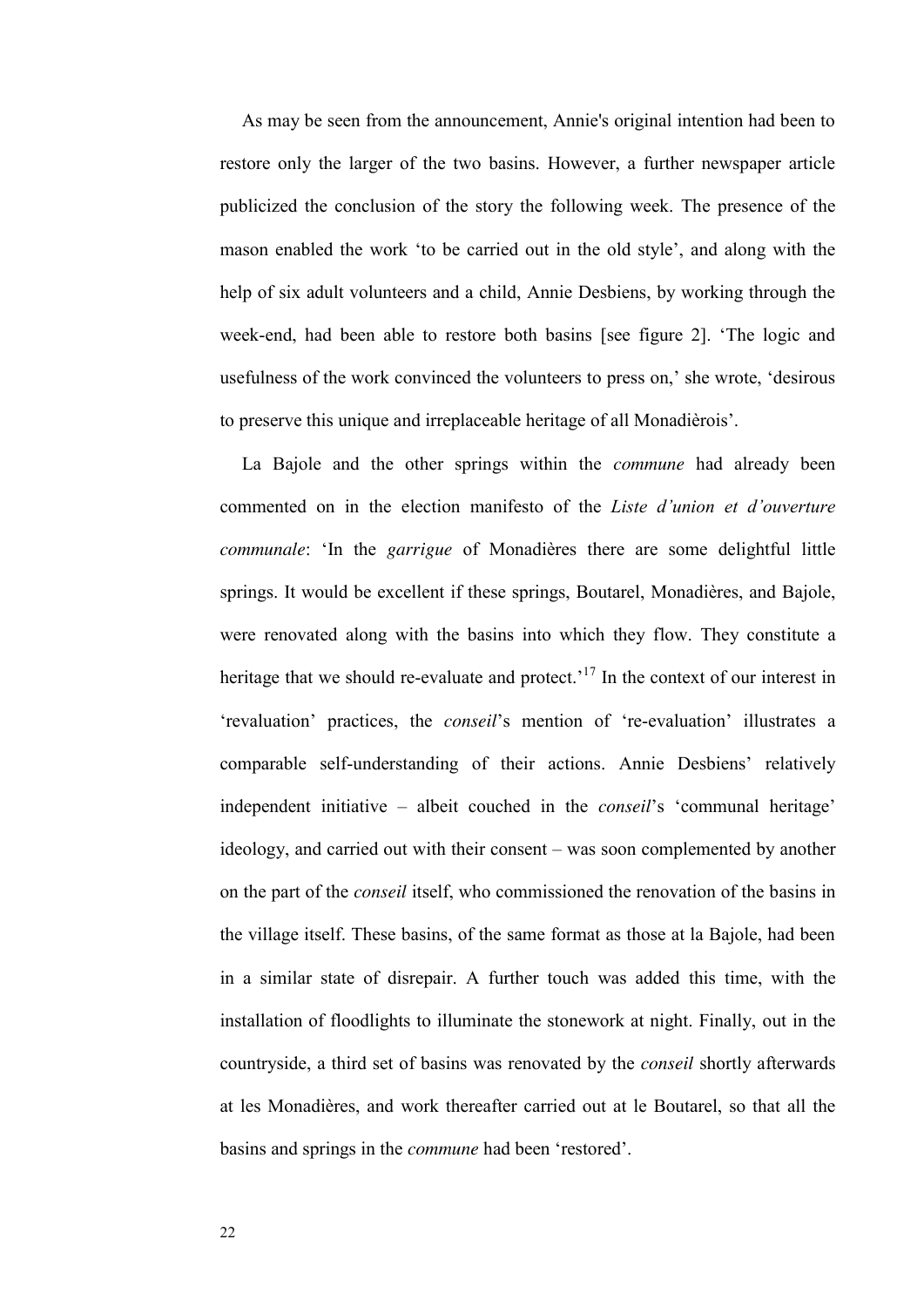Turning to analyse these restoration projects, they consisted of several different impulses. In the case of the *Soleil* club, the individuals involved were recent immigrants with an enthusiasm for the village past, and an interest in the outmoded techniques of stonework used in constructing the basins, and the project was completed as a result of this enthusiasm. It was inspired, however, by Annie Desbiens, with her wider interest in renovating features of the built environment that had led her to work with Etienne Bonhomme, and her personal initiative was key. By contrast, the intentions of the *conseil municipal* were to stylize certain aspects of the built environment to attract heritage tourists, which in this case was also synonymous for them with 'safeguarding' the 'heritage' of the village. When setting out to renovate the basins, their specific objective was to furnish visual signs of the village past that could be temporalized by heritage tourists, and this goal also underwrote their approval of the other projects.

 The work of renovation, therefore, changed the ways in which these artefacts could be invoked in temporalizing practices. The basins were already temporalized in different ways among the village inhabitants, as we might expect: for Monadièrois, as mementoes of the way washing was once carried out, either by themselves or their family members; by recent immigrants or second home owners, as symbols of the past of the village, about which they might know more or less depending on the extent of their historical knowledge. Having initially been the ruins of artefacts that had become technologically outmoded, however, *after* renovation they shifted to being the recreation of these artefacts – in effect a simulacrum of what they had once been, and an antiquation of their former remains. In this sense, one consequence of their new status as a reproduction was arguably the loss of an authentic 'aura' (cf. Benjamin 1992:211-244).

23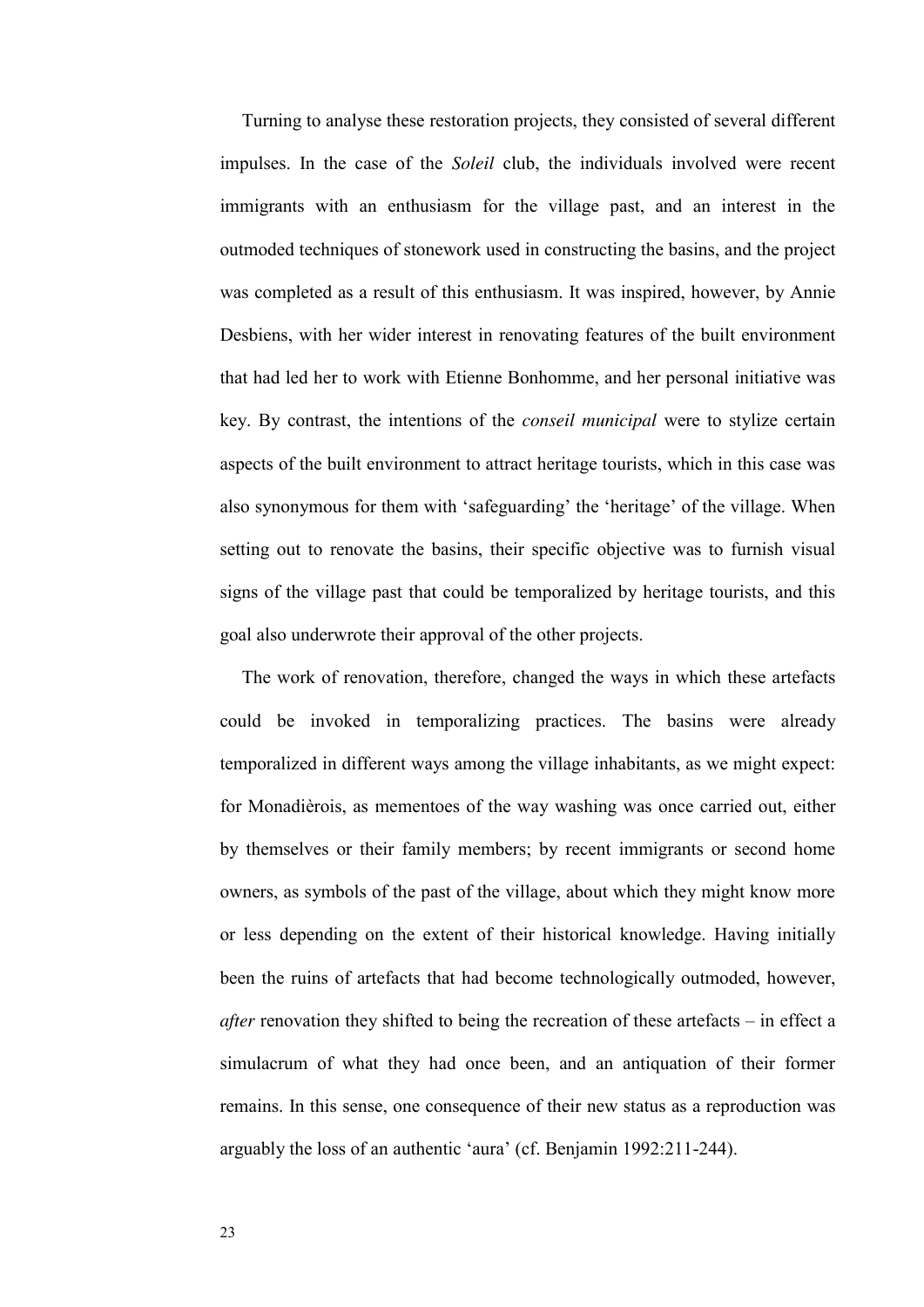As for the reaction of local inhabitants, most Monadièrois were bemused that people had taken interest in the remnants of public washing, about which they sometimes spoke nostalgically, but were glad to see the back of. Some took a more cynical view and saw the restorations as part of the wider drive to attract tourists into the village. Many recent immigrants, and those Monadièrois with an enthusiasm for local history, were pleased to see the objects prevented from falling into a further state of disrepair, and continued to temporalize them as symbolic of the village past with all the different associations it held for them, while recognizing that they were no longer the ruins they had once been. As for tourists, some noticed that the basins had been restored, and were monuments to an aspect of the past of the locality; but others certainly failed to do so. In the case of the latter, it is important to note that the status of the basins was different again, arguably verging on *radical simulacra* (Baudrillard 1983) of a past that never was (although they were still largely composed of original materials); and fully open to temporalization as symbols of a mythic pastoral past.

 We grasp here ethnographically, therefore, with the help of our comparative theoretical framework, how differing temporalizing practices – all distinctively modern and monumental forms of remembering (Nora 1997) – can co-exist and symbolize the same objects differently, while ultimately being disciplined within the *conseil*'s wider agenda. This process was partly one of the *conseil* encouraging individual initiatives that accorded with their objectives; partly one of coordinating these objectives with other local activities and the regional *Pays Cathare* and wider heritage tourism infrastructure. The net result was that such objects attained the potential for symbolising the pastoral past that visiting heritage tourists were seeking in the local built environment. This tacit or explicit,

24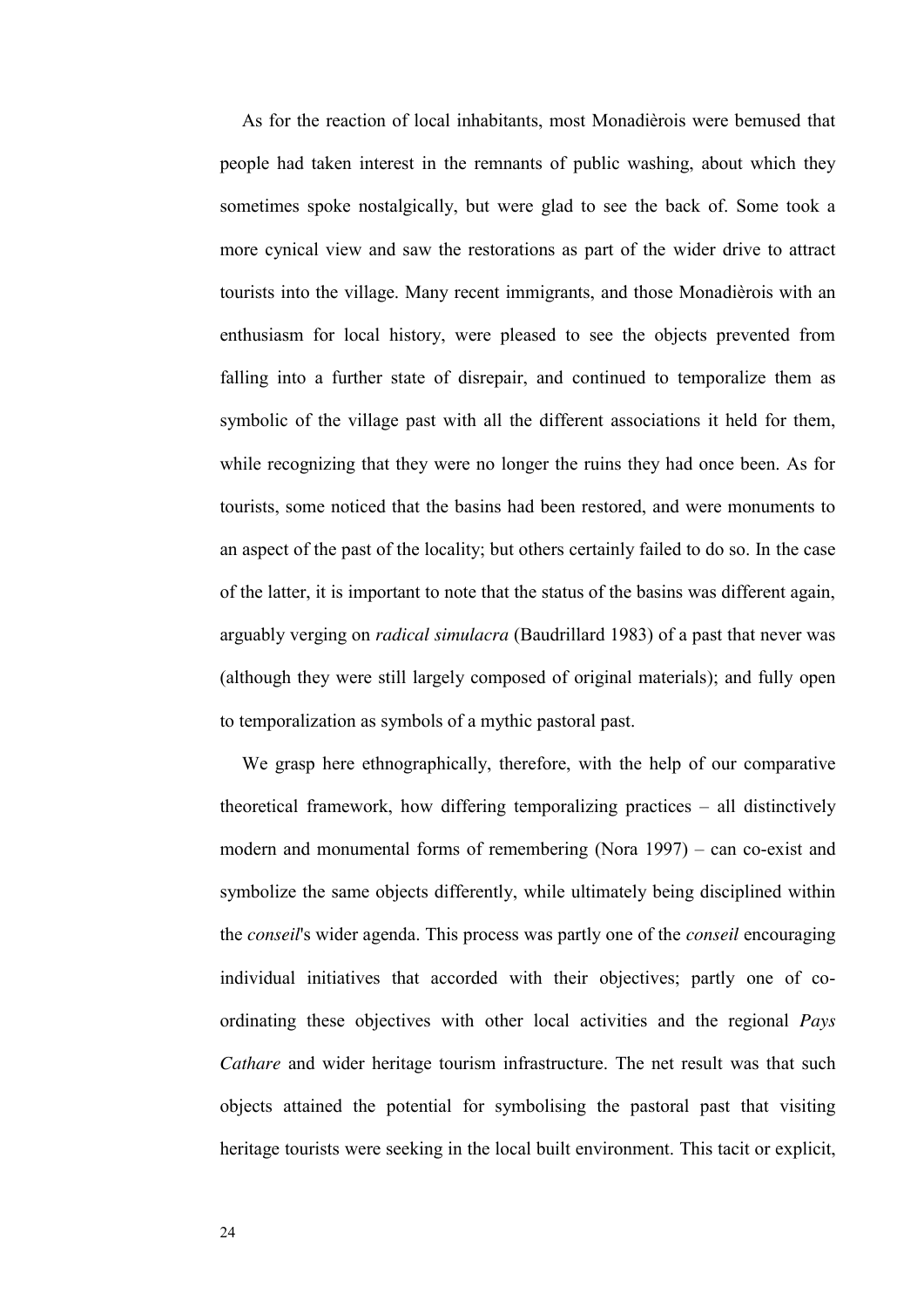rationalized supervision of production, orchestrated according to the *conseil*'s overall strategy, reveals how these contingent projects integrate with their wider disciplinary programme to develop the required 'backdrop' for visiting heritage tourists (cf. Gledhill 1994:147–8).

#### Case 3: The 'Renovation' of the Village Square

The final work of renovation and recreation to be addressed concerns the village square, *Place juin 1907*, which was to be totally refashioned, rather than restored as with our previous case studies [see figures  $3 \& 4$ ]. The fact that this was the initiative of the *conseil* renders it an explicit example of their heritage activities. When I arrived in Monadières in 1996, the square was surfaced with tarmac and used as car park. During the following winter, after due warning from the *conseil*, the area was cordoned off and the tarmac dug up. Over the following months, the square was then completely rebuilt, with the deadline for completion being the commencement of the tourist season – which constituted a lively subject for gossip and speculation as villagers debated whether it would be finished in time. The surface was re-laid with small, roughly-hewn stones matching the lightcoloured stone of the square's old buildings, although this method of paving certainly had no referent in the previous appearance of the village. Before tarmac was first laid in the square in the late 1960s, its surface comprised impacted stone and earth. Once the new stones were laid, and low matching walls added for decoration and to prevent car parking, the square was adorned with small 'oldfashioned' wooden wine barrels which had been converted into flower basins – just in time for the arrival of the first tourists.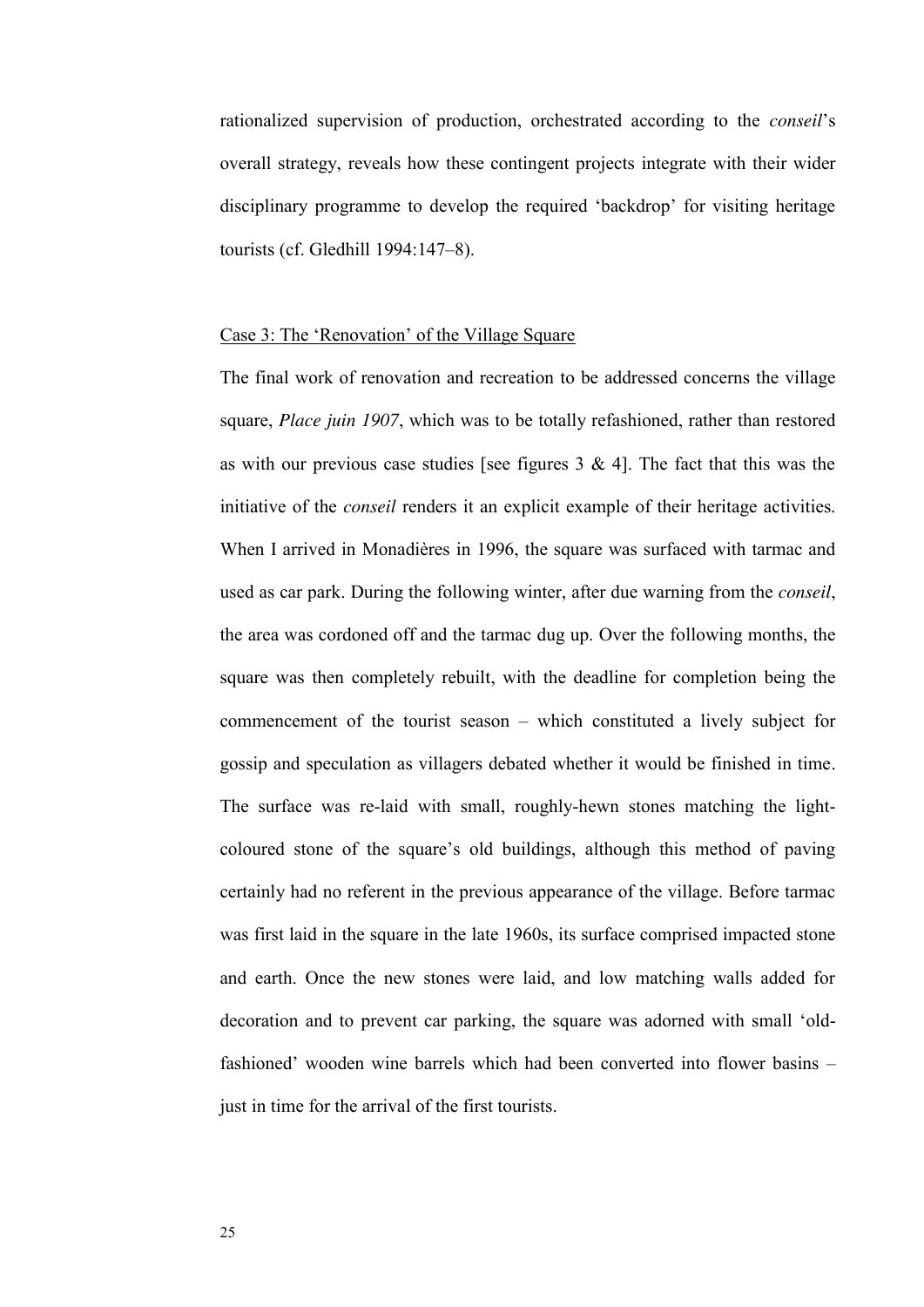The use of stone similar to that of the old village buildings, in place of tarmac, was intended to evoke aesthetic and temporal continuity with the built environment of the village; perhaps, an uninformed visitor might speculate, they dated from the same epoch. At the same time, both buildings and square now evinced the mark of handicraft, itself locally associated with the past, as their stonework bore the traces of having been shaped by hand. For Monadièrois, and some recent immigrants, the re-building was initially seen as a waste of money: 'It's typical. Every new *conseil municipal* wants to leave their mark,' was how one sceptical Monadièrois put it. However, reactions changed once the square was finished, and most people I spoke to thought it aesthetically pleasing, some of them commenting on its synthetic evocation of the past. Tourists, however, could temporalize the square as a *genuine relic* of the past – and given that it was totally refabricated, it thus became a simulacrum of a material past that never was in a more complete fashion than the basins.

 The square was in one sense, therefore, for knowledgeable audiences, a conventional simulacra of what it *might* once have been – in the sense of an image or representation. But when it was mistaken for how things *really* were, it took on the characteristics of the radical process of simulation identified by Baudrillard as a pervasive element of the post-modern:

[Such s]imulation is no longer that of a territory, a referential being or a substance. It is the generation by models of a real without origin or reality: a hyperreal. The territory no longer precedes the map, nor survives it. Henceforth it is the map that precedes the territory.

(Baudrillard 1983:2)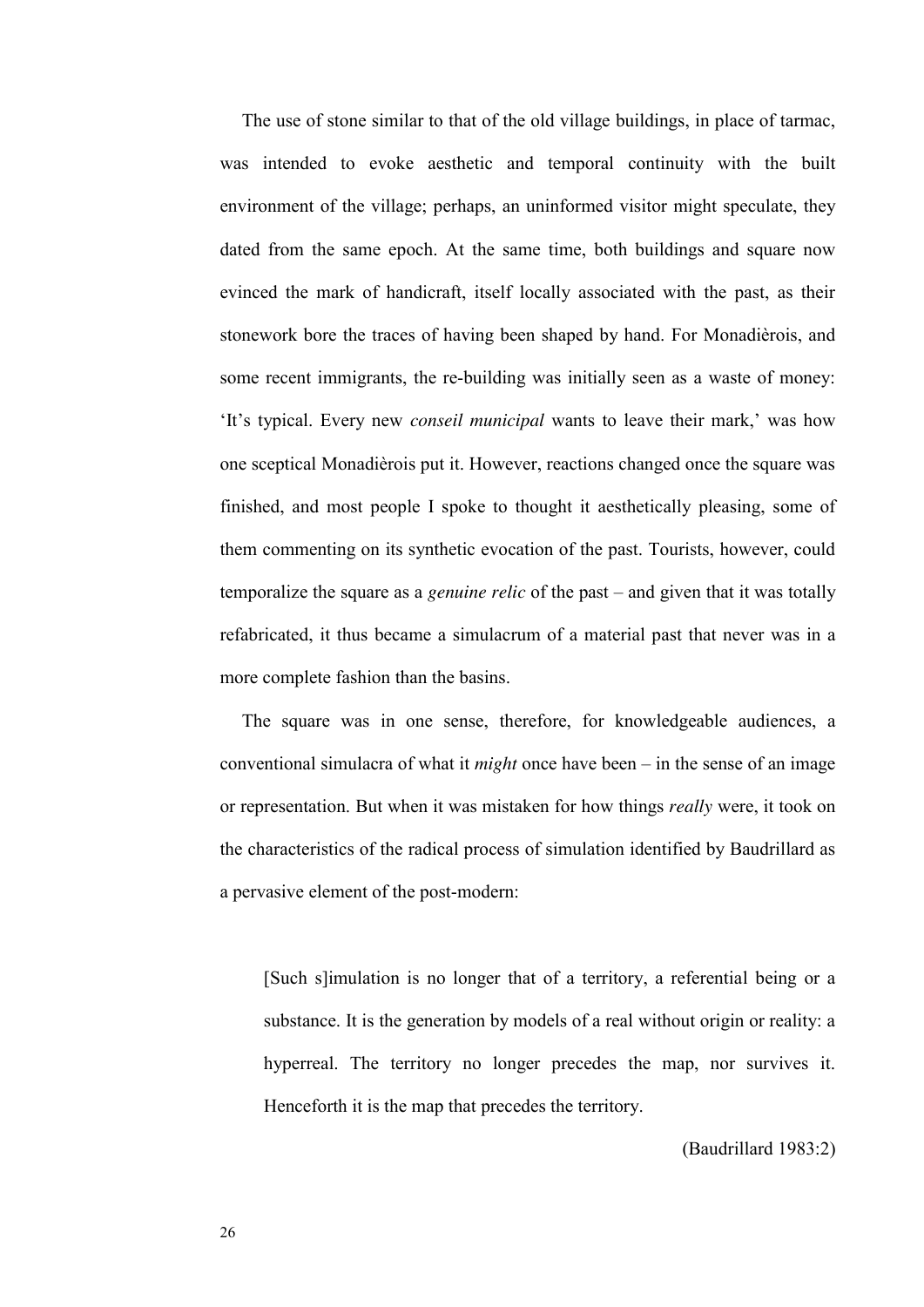Even if our experience of the past is always ontologically novel, as philosophers and social scientists have convincingly argued (Ansell Pearson 2002:176, Bergson 1988, Graham *et al*. 2000), one can nevertheless observe that a significant dimension of the 'heritage' in such heritage tourism practices has a *contemporary*  temporal referent – given the role of renovated and antiquated material culture in such temporalizing practices. This is no doubt also the case for the consumption of 'traditional' cuisine, highlighting the ethnographic pervasiveness of the 'hyperreal'. In this regard, the square was another symbolic marker to be read off the built environment, seemingly evocative of a local past that had been made available for temporalization, and whose actual status as a reconstructed object was either irrelevant, or inaccessible in the course of a tourist's visit – unless, of course, specific enquiries were made. It thus constitutes a further example of the *conseil*'s reshaping of the built environment of the village in keeping with a modernist pastoral heritage aesthetic which guided rural restoration activities in both Monadières and elsewhere in the region, and seemingly intended to signify a pre-industrial epoch of small-scale agricultural community – the local manifestation of a wider-ranging myth of rurality (cf. Williams 1993).<sup>18</sup>

 Finally, we should also note how such refashioning of the built environment constitutes a local example of how wider tourist practices develop. As Urry (1990:3) writes: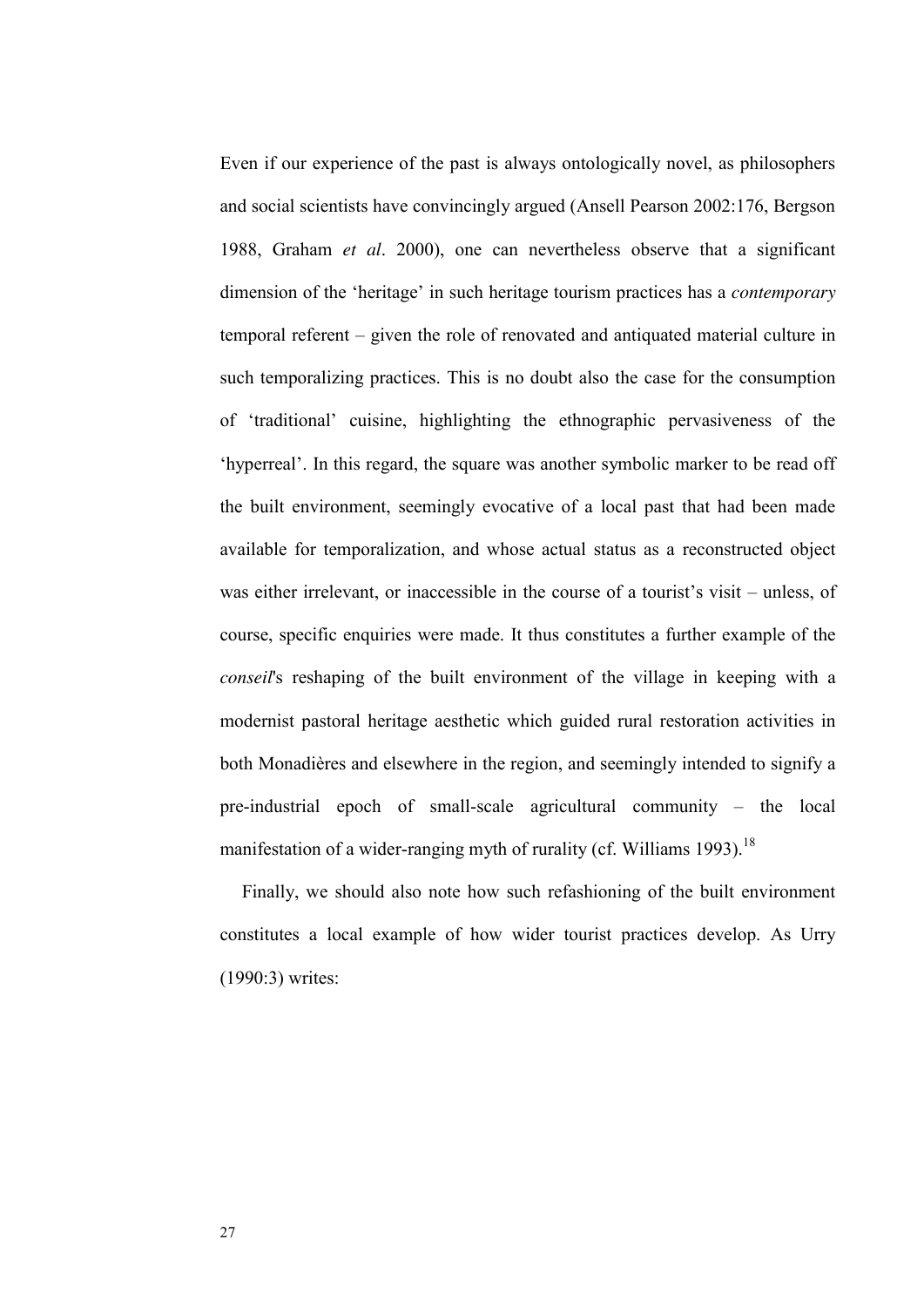The tourist gaze is directed to features of landscape and townscape which separate them off from everyday experience … The viewing of such tourist sights often involves different forms of social patterning, with a much greater sensitivity to visual elements of landscape or townscape than is normally found in everyday life ... The gaze is constructed through signs, and tourism involves the collection of signs.

The remodelling of the built environment that has taken place in Monadières since the late 1990s – which began as a range of more varied initiatives – has been directed via the *conseil municipal*'s tacit or active disciplinary orchestration towards the construction of just such a rationalized network of 'antiquated' signs or core symbols (Schneider 1980) of the local past, for temporalization in heritage tourism practices. It also correlates with a wider 'deworlding' of practices and artefacts concerning the local past from Monadièrois sociality, to comprise the *conseil*'s broader disciplinary programme for assembling resources for 'disclosure' in heritage tourism practices (cf. Feenberg 2004, Foucault 1977, 1980). Such antiquated signs can now be 'consumed' on walks through the locality alongside other heritage tourism activities, such as dining on 'traditional' cuisine in the local restaurants, purchasing artisanal food commodities packaged as the products of historic local traditions, visiting museums in nearby villages and Narbonne, or consuming tourist leaflets and local history books. They constitute local cases of how the built environment of rural France – and farther afield – is being carefully cultivated via such disciplinary programmes to actively serve in heritage tourism practices, ultimately via local initiatives but in keeping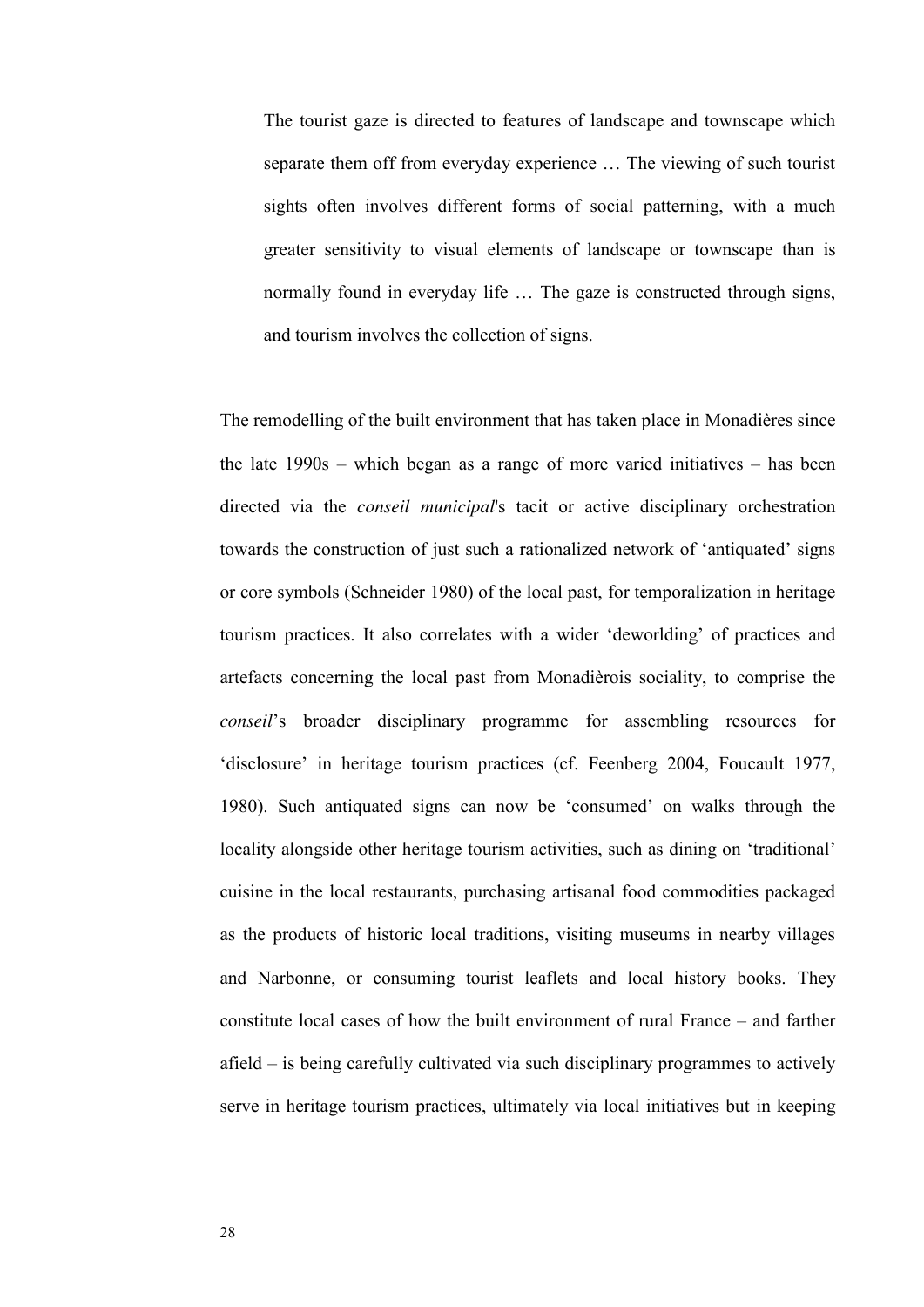with state government policy (cf. Graham *et al*. 2000, Samuel 1994, Timothy & Boyd 2003).

#### **DISCIPLINING THE BUILT ENVIRONMENT**

Analyzing such activities as *temporalizing practices*, I have argued, enables the framing of heritage tourism activities alongside other memory practices with which, in environments such as Monadières, they are entwined in disciplinary programmes. In Monadières, this 'disciplining' has not been overtly coercive, but has nevertheless worked to produce an intended outcome, as is characteristic of such programmes (Foucault 1977, 1980). In conclusion, it is nevertheless useful to provide a subtly coercive example. This involved the apparently mundane removal of the municipal rubbish bins from the square by the *conseil*, and their repositioning down a side street some 250 metres away, which coincided with the remodelling of the square. This was intended to enable tourists to enjoy the square's appearance without suffering the sight and odour of refuse rotting in the summer heat. However, it was violently opposed by many long-term residents, and initially the bins were retrieved by the younger relatives of elderly Monadièrois who had difficulty carrying their rubbish over such a distance. While a solution was being sought, there was a great deal of aggravation between longterm residents and recent immigrants, largely comprising a campaign of whispering by the former about the latter's disruptive and exploitative agency in village life; although there were also some very public, and heated verbal disagreements. After a stand-off lasting some weeks, the *conseil* agreed to build a special sealed alcove on the square to house the rubbish bins on the square. This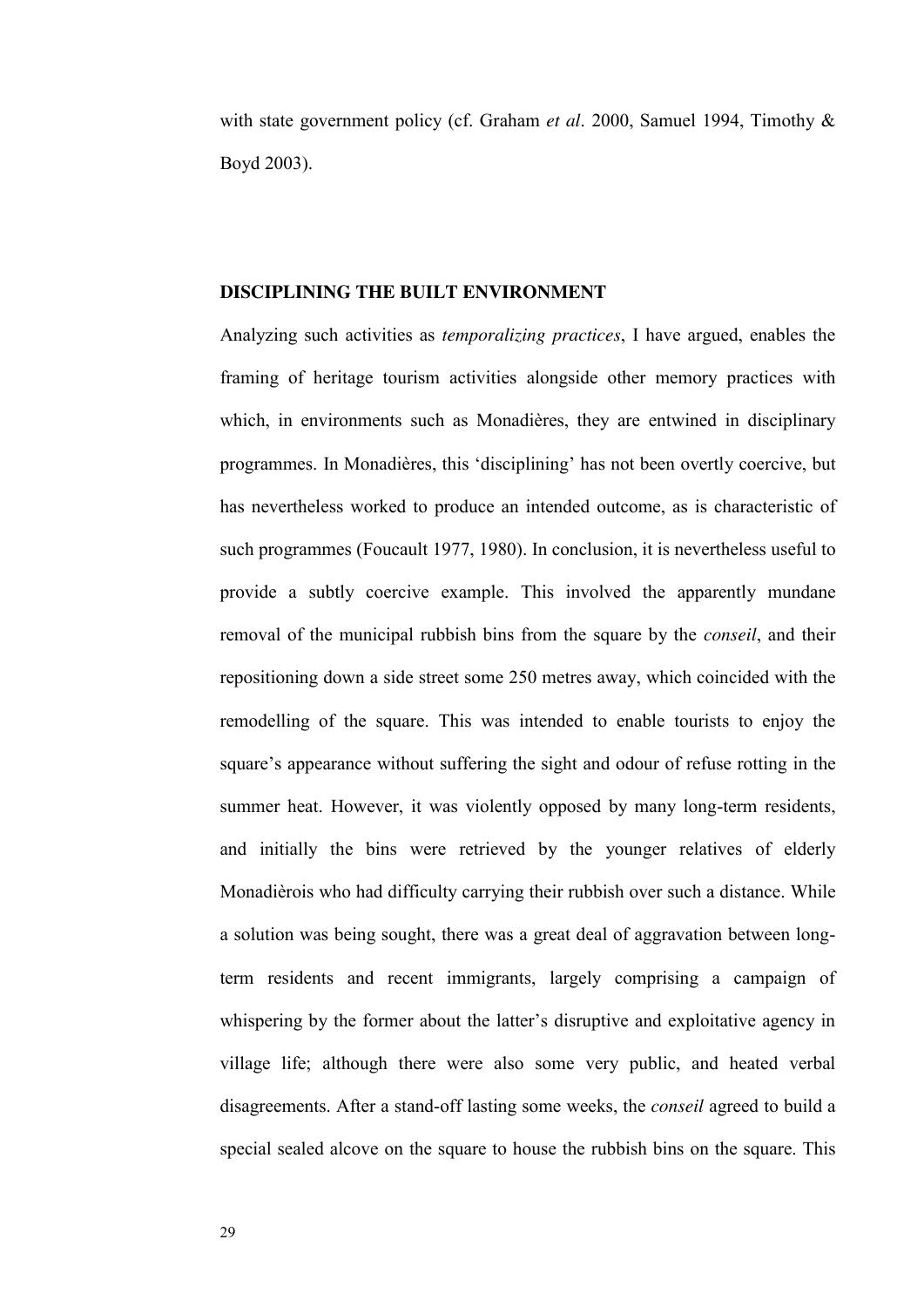example reveals the intentionality of the *conseil*'s disciplinary programme in greater relief.

As is common with the development of heritage tourism, therefore, we perceive in this article conflict over cultural resources that are deemed inalienable to certain sections of the population, and fair game for commodification by others – but here telescoped to a specific aspect of this phenomenon's historical emergence in a small French village. This has been possible through application of an analytical apparatus which, in interpreting our case studies *comparatively* as symbolic temporalizations of the past, and relating these to wider historical contexts, has enabled us to unpick and articulate the complex relationship between otherwise entangled and conflictive temporalizing practices; and reveal the processes of 'antiquation' and ambiguous, contemporary temporal referents at their heart. It has likewise ensured that analysis of heritage tourism practices, and temporalizations of the past more generally has entailed consideration of their dynamic and multi-layered future orientations. In this way, these varied temporalizing practices have been revealed as elements of a co-ordinating disciplinary programme; and their historical ethnographic character has given depth to what at the present time otherwise appears as an apparently enduring built environment resonant of earlier times, as with so many renovated areas in rural France. This theoretical approach adapted from the anthropology of time therefore furnishes a workable comparative framework through which to conceptualize and analyze inter-relationships between the range of human practices focused on our relationship with the past, i.e. our diverse 'cultural heritages' broadly conceived. Its theorization of such 'temporalizations' as integrated in temporally dynamic social practices likewise provides a model that

30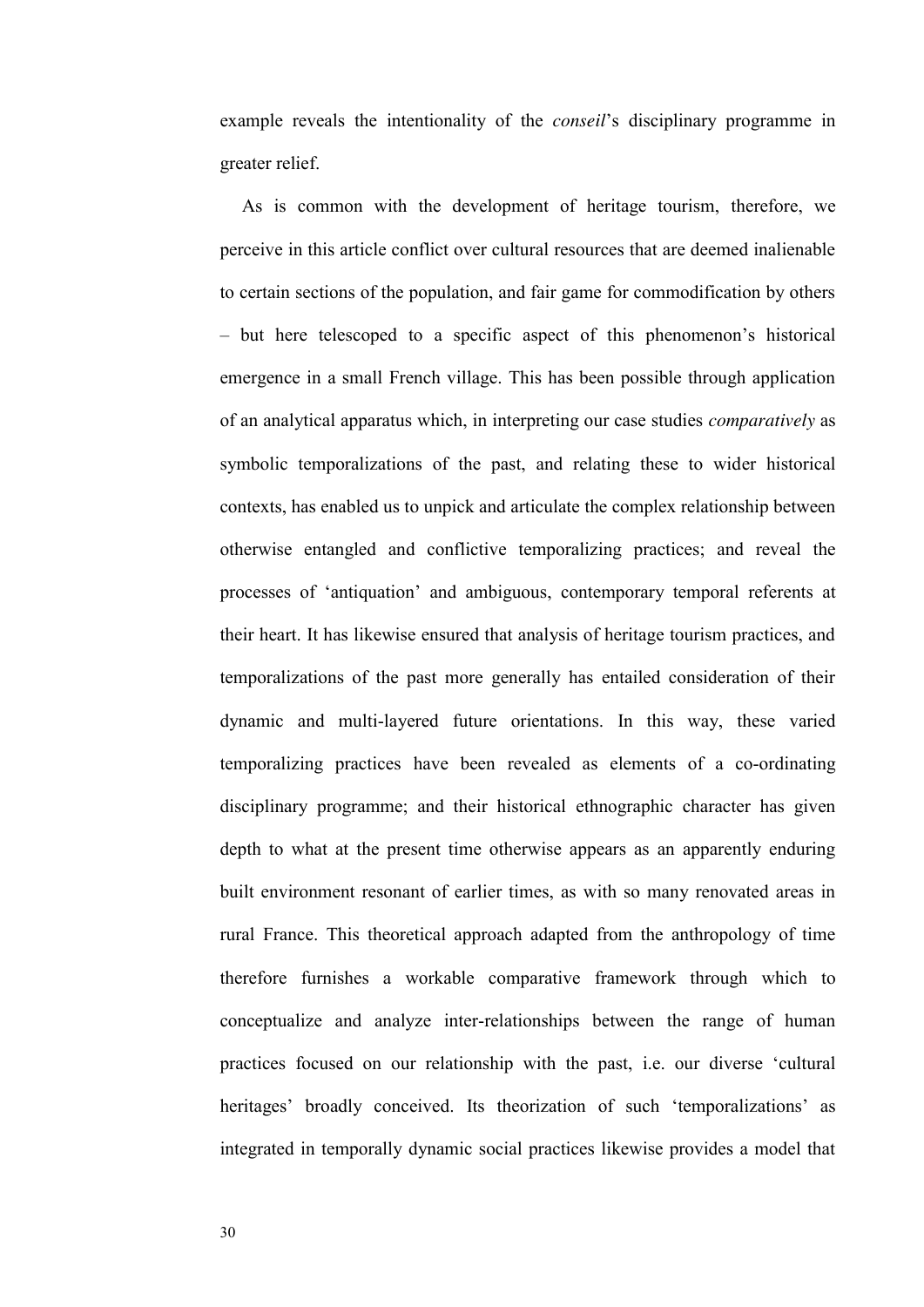permits nuanced analytical correlation of small-scale ethnography with a range of broader historical processes.

 Moving on, how can the power relationships detailed for Monadières be characterized? Might they be defined in Marxian terms as a class-based conflict? In one sense this was the case, given that recent immigrants, and the occasional long-term resident involved in deworlding and commodifying cultural resources for temporalizing the local past aspired to an exploitative relationship to the cultural capital of Monadièrois. In other respects, however, members of these two social groups occupied broadly similar positions with respect to productive means in the Narbonnais, even if their positions in the labour hierarchy were usually different. On the whole they worked as wage labourers, petty commodity producers, or small business-people – i.e. recent immigrants cannot be viewed as a unified class that was in a direct exploitative relationship with long-term residents. Hence a class-based political economic analysis is not necessarily enlightening. The potential evidently existed, however, for recent immigrants to develop heritage tourism within the village, drawing on Monadièrois cultural capital, and also employing them, predominantly in restaurants. This has begun to take place.

 With respect to the built environment, however, we should nevertheless observe that the results endorsed the *conseil municipal*'s vision, and that these projects are indeed capable of fulfilling the role of both novel, if limited forms of social memory, and commercial heritage ventures (cf. Author 2001: 207).<sup>19</sup> It is also clear from the quoted passages from the manifesto, and its subsequent actions, that the *conseil*'s stated aims were to benefit the population as a whole, and its attempts to redevelop the built environment while respecting local peoples'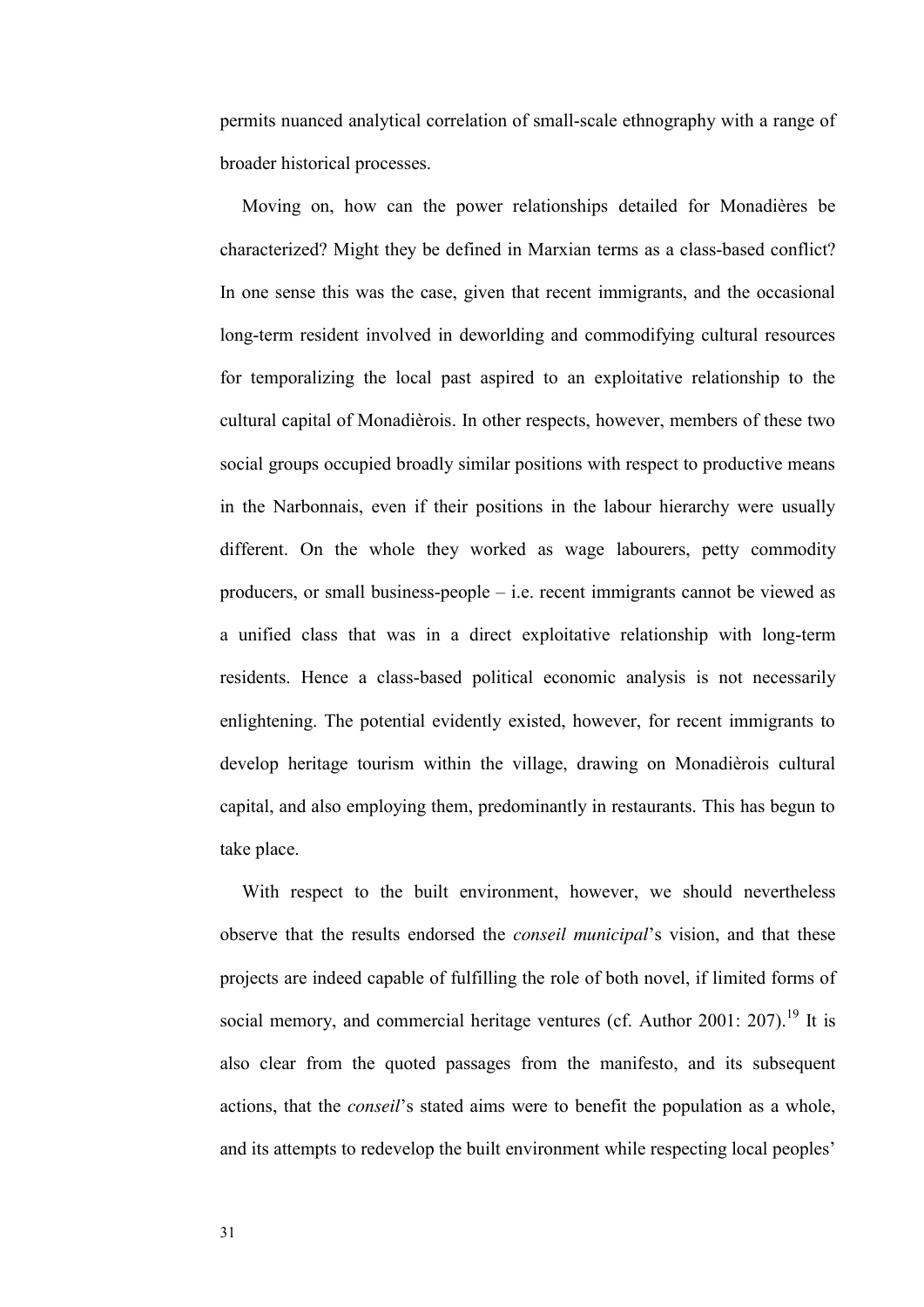interests and the tenor of the architecture must be credited considering the eyesores that have sprung up in other coastal villages catering for tourism. The *conseil*'s stated intentions were to promote heritage tourist development, while moderating its influence on the life of the *commune.* Its desire was to encourage local employment, and local initiatives in an industry that was largely decentralized, in a *commune* in which roughly 20% of the active population was unemployed at the time. In the cases presented here, there was only limited adverse reaction among the population, who acknowledged that the village has been beautified as a result. But below the surface, we see divisions that have dogged the village in subsequent years, as such renovation projects assume their role in the wider development of a heritage tourism that at the present time is endorsed by some (usually recent immigrants), and often vilified by others (usually Monadièrois, concerned that 'their' village, pasts and traditions are being 'sold off'). In subsequent years, this has led to the disruption of large-scale fêtes held ostensibly for visiting tourists, for example, and further deterioration in the relationship between long-term residents and recent immigrants, predicated on shifting financial fortunes.

 In this regard, and looking to the future, Gledhill's (1994:147), comments on changing relationships between Dhan-Gadi Aborigines and the Australian state offers a pessimistic vision of the potential effects of such developments in the Monadières case:

[D]isciplinary power requires the creation of a body of knowledge about the subject group. The Aborigines were turned into an object of specialist knowledge … Others thereby came to become 'dispenses of truth about the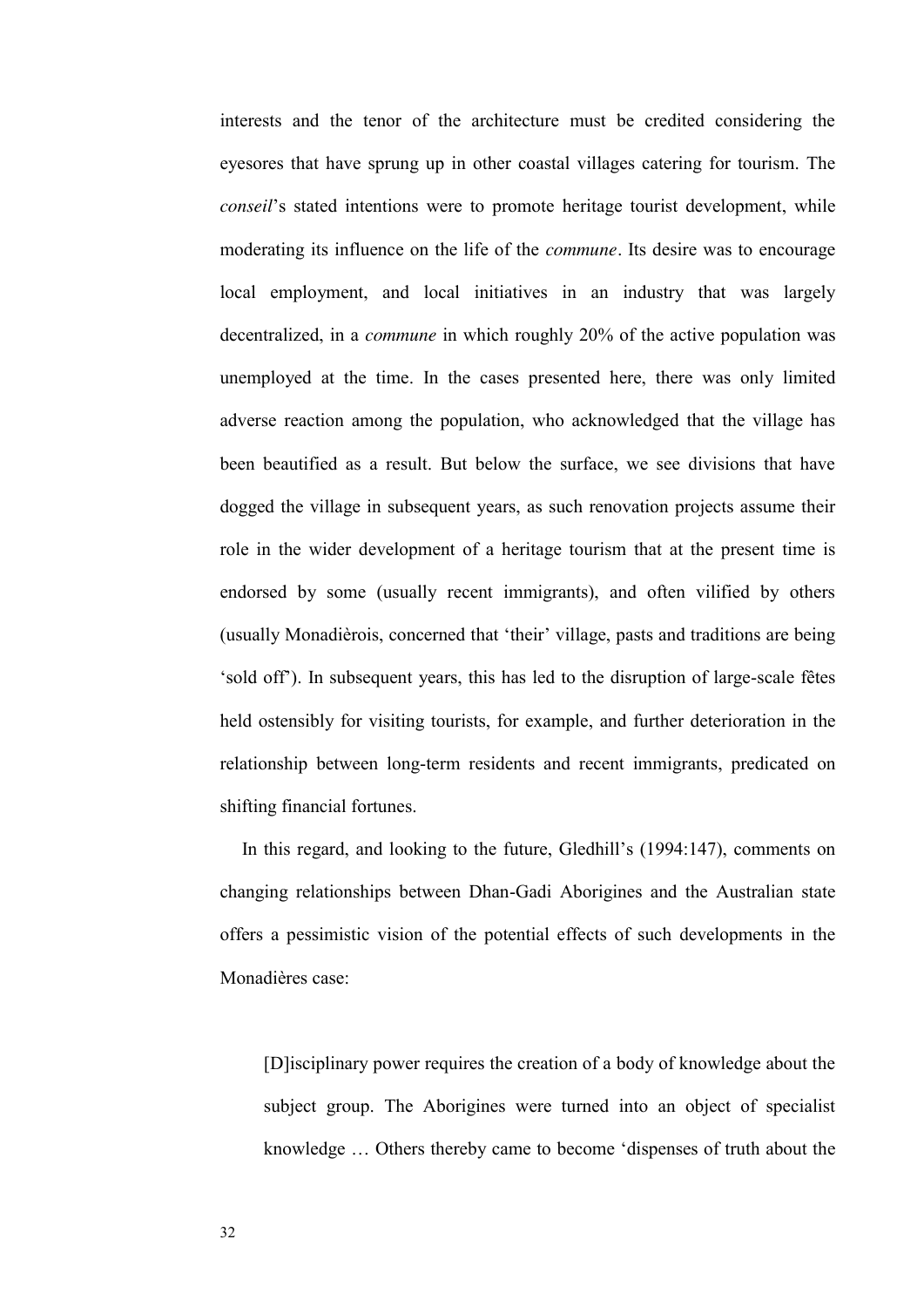needs and requirements' of Aborigines, and the Aborigines themselves were increasingly called upon to fulfil the constructions of their identity created by those in authority over them. They thus lost control over their communal identity (or more precisely, their ability to define themselves).

It is clear that in some regions of rural France, heritage tourism has encouraged novel and invigorating economic and cultural developments in small communities (Abram 1994, 1996); although equally clear that this is not always the case. In recent years Monadièrois have found themselves increasingly marginalised as escalating house prices, fuelled by the purchases of second-home owners and urban incomers, are driving the young to seek accommodation in Narbonne. In this sense, the correlation between different temporalizing practices enabled in this paper illustrates the process that is taking place in Monadières, and undoubtedly farther afield in rural France, as certain social groups appropriate and discipline material about local pasts for development of local heritage tourism, which in turn fuels the rural housing market. They thereby assume disciplinary control over the cultural memory and intangible heritage of those long-term residents whose temporalizing practices, and communal identities, depend upon such materials, the consequences of which are unpredictable and not beneficial for all concerned, in Monadières at least; and certainly problematic with regard to broader conservation and safeguarding objectives (e.g. UNESCO 2003).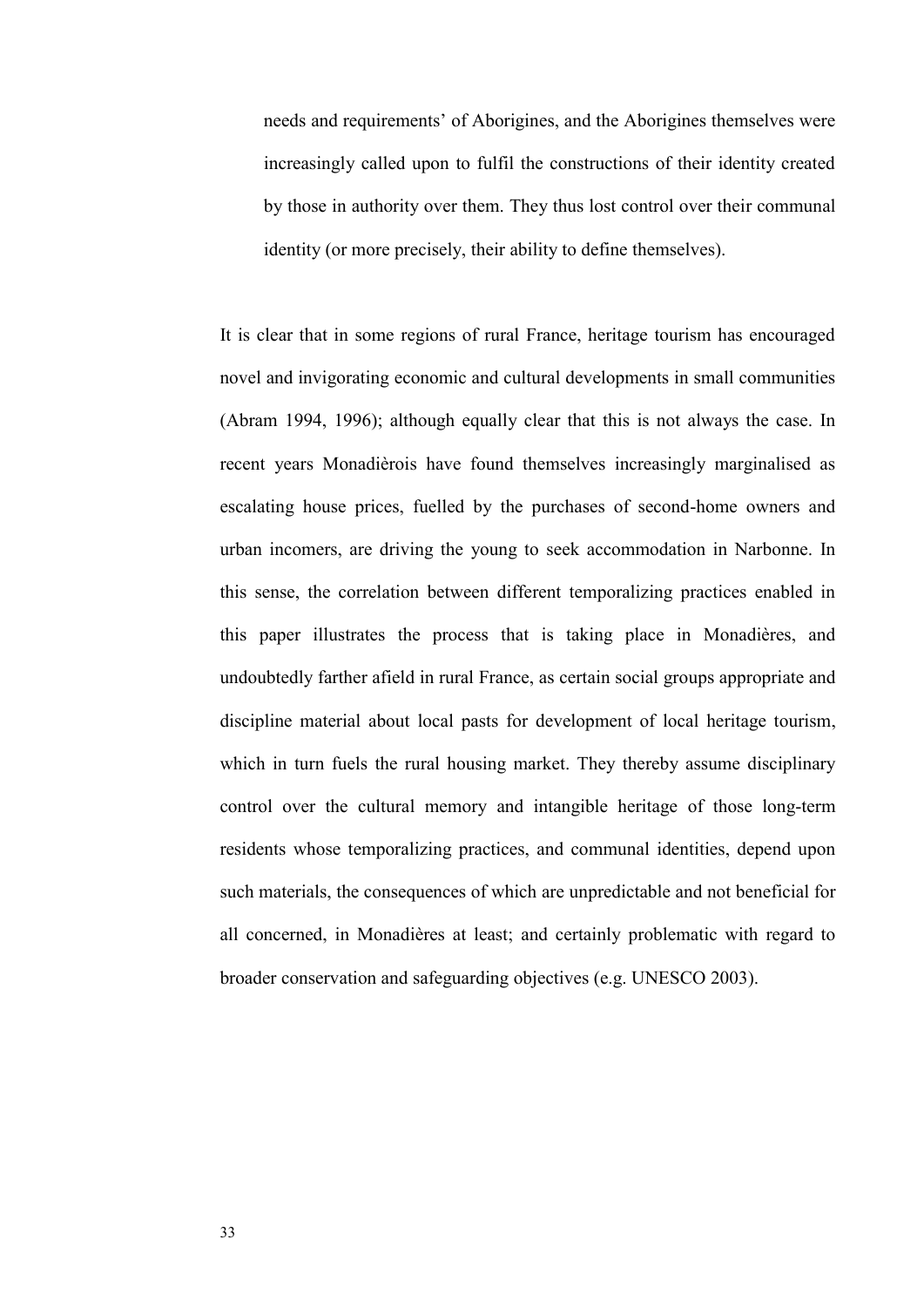#### **ACKNOWLEDGEMENTS**

-

My thanks to friends and associates in Monadières. Fieldwork was funded by the ESRC.

<sup>1</sup> Pseudonyms replace the names of the village and its inhabitants. The French state is comprised of state, regional (*région*), departmental (*département*), *arrondissement*, cantonal (*canton*), and communal (*commune*) units of government and administration, in diminishing order of locality. The *conseil municipal*, or 'local council', is elected to represent the *commune*.

<sup>2</sup> As Munn (1992:115) writes: 'the past-present-future relation [...] is intrinsic to all temporalizations … inasmuch as people operate in a present that is always infused, and which they are further infusing, with pasts and futures.'

 $3$  One year's initial ethnographic fieldwork was carried out from 1996–7, with subsequent updates and communication with key informants over intervening years. As rural heritage tourism has developed, the importance of the late 1990s as a point of departure for subsequent activities has become apparent and given historical focus to the ethnographic material in this article.

4 Censuses of 1946 & 1999.

 $5$  As Timothy & Boyd (2003:6) write: 'what exists is a wide heritage spectrum, which embraces ancient monuments, the built urban environment, aspects of the natural environment and many aspects of living culture and the arts.' They nevertheless acknowledge that 'heritage tourism' may be used to designate specifically past-oriented practices within this spectrum. The *temporality* model would suggest that such tourism practices could indeed be classified according to their respective past-present-future orientation, or *temporal modality*.

<sup>6</sup> That said, Pierre Cadassus was himself inspired by my landlady, Jeanine Bonnet, who had moved to the village in the 1960s to open an *auberge* ('Inn'). This served 'typical' –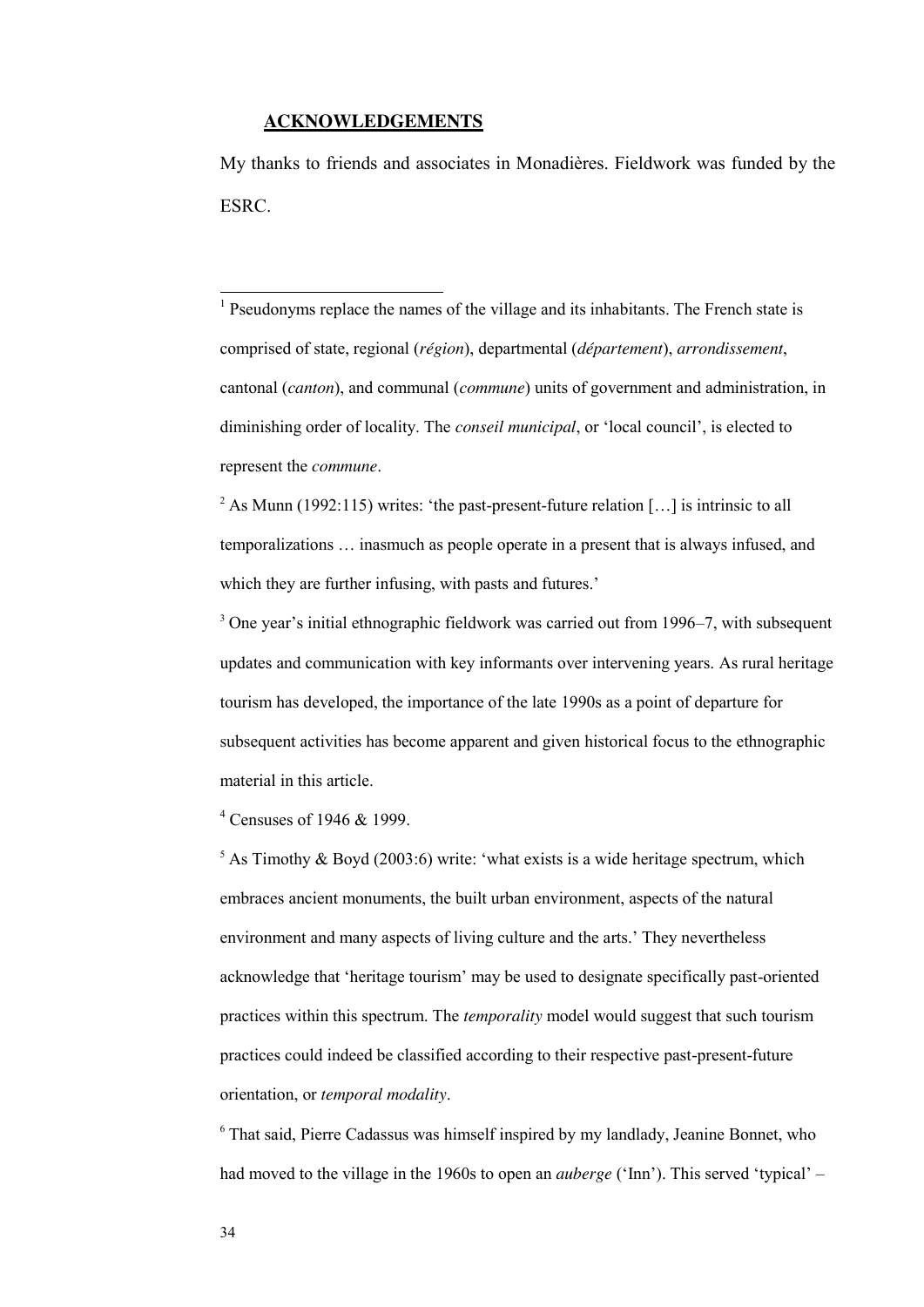in my landlady's words – Languedocian cuisine for local businessmen, presented with a self-conscious regional identity. Her project was in turn inspired by Bonnet's experience cooking in urban areas in Southern France such as Tarbes, Narbonne, and cities on the Côte d'Azur. Her *auberge*, which closed during the early 1970s, might thus be viewed as a forerunner of the self-styled 'heritage cuisine' offered by Cadassus, emergent in response to an earlier manifestation of consumer interest in 'authenticity' under modernity (cf. Graburn 1994, MacCannell 1976).

7 'The Team for Uniting and Opening-up the *Commune'*.

8 Translated from the *Liste d'union et d'ouverture communale* manifesto, June 1995, p.2. 9 'Eco-tourism' and 'heritage tourism' are the designations of the *conseil*; academic classification could take a number of forms, as already indicated (cf. Timothy  $&$  Boyd 2003:2–6). The two strands are, of course, not necessarily segregated in practice. <sup>10</sup> For example, see [http://www.cg11.fr/www/contenu/d\\_payscathare\\_colis.asp](http://www.cg11.fr/www/contenu/d_payscathare_colis.asp) at the state website for the Aude (hyperlink dated 18/08/2008).

<sup>11</sup> The 'Heritage Preservation Association', a group of villagers with a variety of overlapping interests in conserving the local past, many of whom hoped to use the material collected in developing heritage tourism in the village. Disagreements between the association's members over whether or not to use their findings for commercial ends have hampered their efforts, as has the reluctance of Monadièrois to contribute 'raw material' on the past to their efforts.

<sup>12</sup> 'Foucault distinguishes between what he terms "strategies", "technologies" and "programmes" of power. Programmes of power define a domain of social reality to be turned into an object of rational knowledge, intervened in and made functional. Technologies of power are techniques and practices for the disciplining, surveillance, administration and shaping of human individuals. Programmes define forms of knowledge and discourses about objects of knowledge. Technologies are apparatuses of power designed to implement that knowledge. Strategies of power are what agencies do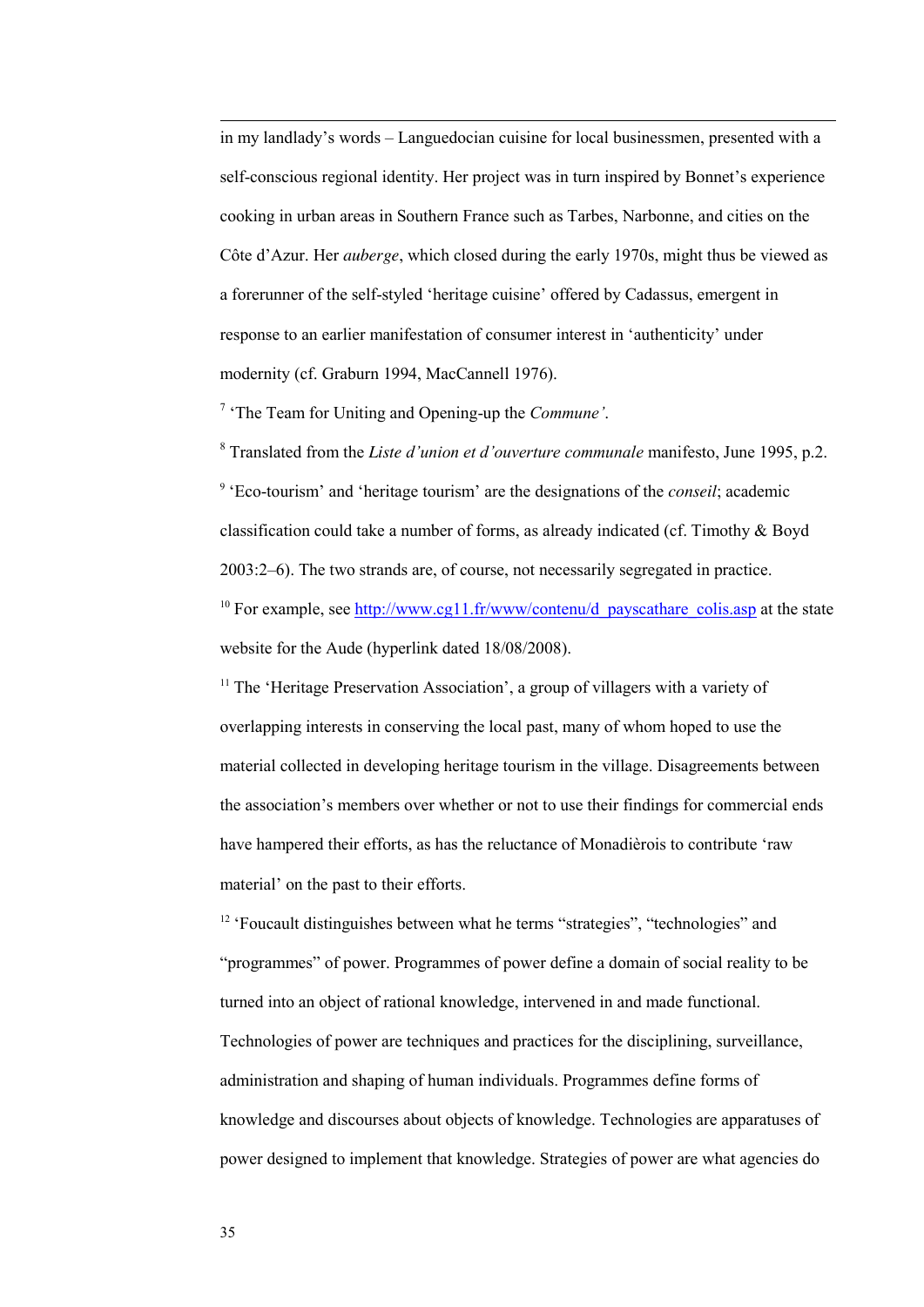in practice in exercising power and in operationalizing programmes and technologies. They develop in response to changing circumstances and are therefore improvisations. Furthermore, the field of strategies also includes strategies of resistance. Foucault sees power relations as present in all social relationships, permeating society in a capillary way rather than coming "down" from a single centre of control such as the state' (Gledhill 199:148, emphasis retained).

<sup>13</sup> As Feenberg (2004:97) writes: 'Deworlding is a salient feature of modern societies, which are constantly engaged in disassembling natural objects and traditional ways of doing things and substituting technically rational ways … Deworlding consists of a process of functionalization in which objects are torn out of their original contexts and exposed to analysis and manipulation which subjects are positioned for distanced control

… Disclosure involves a complementary process of realization, which qualifies functionalization by orienting it toward a new world containing those same objects and subjects.' These concepts form central components of Feenberg's 'Instrumentalization Theory'.

 $14$  'La Bajole' and 'les Monadières' are two springs, with large accompanying washing basins, located among vineyards about ten and twenty minutes by foot from the village respectively, whose restoration is addressed below. My reported conversations with Bonhomme are edited transcripts of conversations.

<sup>15</sup> *Occitan* for 'The Coundamino Well'.

<sup>16</sup> *Midi Libre*, 20.06.96. The *Soleil* ('Sun') club was one of a number of small association clubs active in the village.

<sup>17</sup> Translated from the *Liste d'union et d'ouverture communale* manifesto, June 1995, p.11.

<sup>18</sup> I detail some of these wider regional activities in Author 1999.

 $19$  In discussing the 'heritage' food business (Author 2001), I point out how novel, commercially-oriented temporalizations of the past often lack accountability, while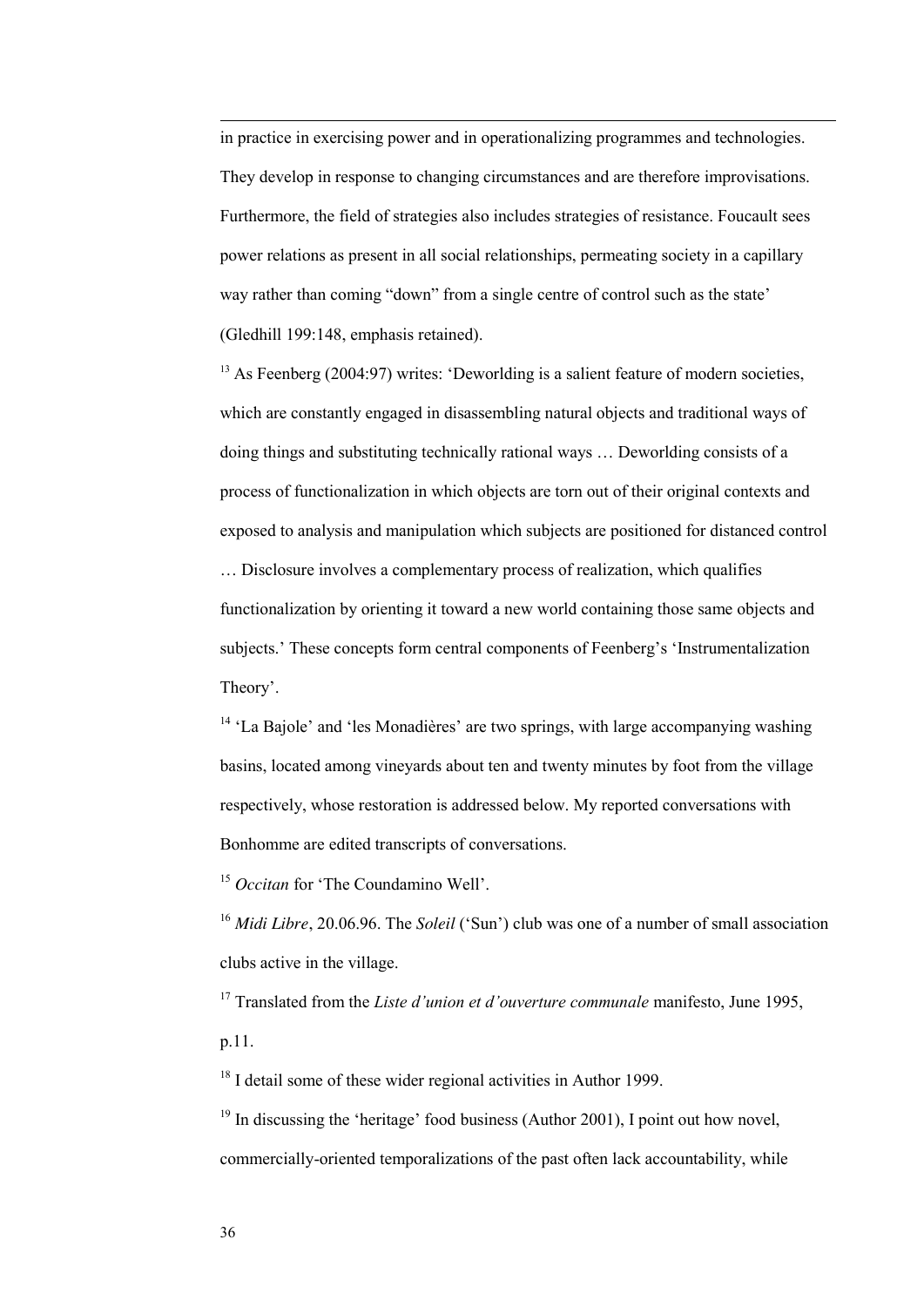enjoying a public voice of much greater power and access than many other, local narratives of the past – which is also at the heart of unease regarding such developments by local people in Monadières.

#### **REFERENCES:**

-

Abram, S. 1994. 'Recollections and Recreations: Tourism, Heritage and History in the French Auvergne'. D.Phil. thesis, Oxford University.

——1996. 'Reactions to tourism. A View from the Deep Green Heart of France', in J. Boissevain (ed.), *Coping With Tourists. European Reactions to Mass Tourism*. Providence & Oxford: Berghahn Books, pp.174–203.

Abram, S., Waldren J., & Macleod D. (eds.) 1997. *Tourists and Tourism. Identifying with People and Places*. Oxford & New York: Berg.

Amiel, C. *et al*. 1994. *Aude*. Paris: Editions Bonneton.

Ansell Pearson, K. 2002. *Philosophy and the Adventure of the Virtual. Bergson and the Time of Life*. London: Routledge.

Appadurai, A. 1988. *The Social Life of Things: Commodities in Cultural Perspective*. Cambridge: Cambridge University Press.

Benjamin, W. 1992. *Illuminations*. London: Fontana.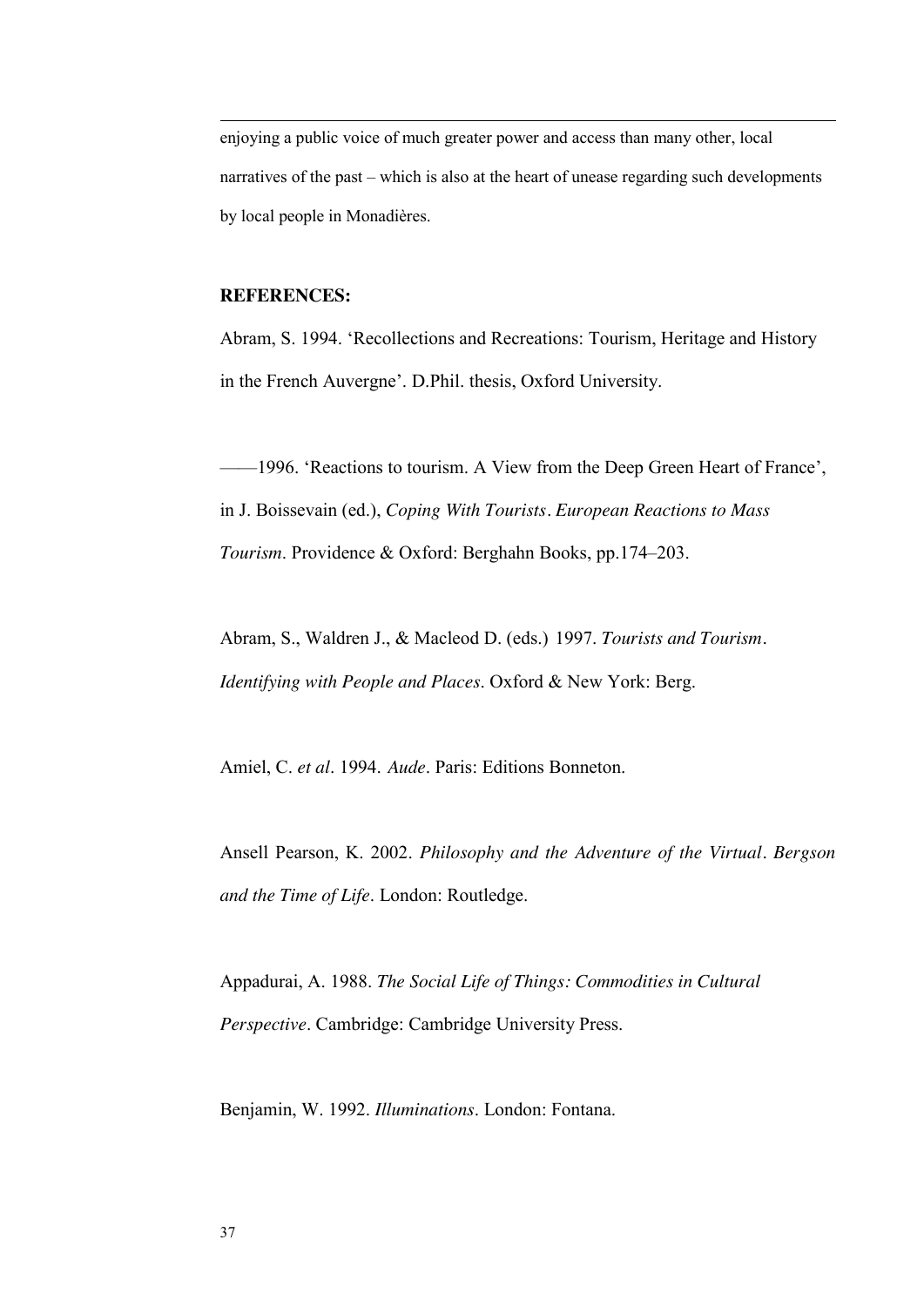Author 1999, 2001, 2008.

-

Baudrillard, J. 1983. *Simulations*. New York: Semiotext(e).

Bergson, H. 1988. *Matter and Memory*. New York: Zone Books.

Boissevain, J. 1996. 'Introduction', in Boissevain J. (ed.), *Coping With Tourists. European Reactions to Mass Tourism*. Providence & Oxford: Berghahn Books, pp.1–26.

Bourdieu, P. 1992. *Distinction. A Social Critique of the Judgement of Taste*. London: Routledge.

Casey, E. S. 1987. *Remembering: A Phenomenological Study*. Bloomington & Indianapolis: Indiana University Press.

*Chambers English Dictionary*. 1990. Edinburgh: W. & R. Chambers Ltd.

Fabian, J. 1983. *Time and the Other. How Anthropology makes its Object*. New York: Columbia University Press.

Feenberg, A. 2004. 'Modernity Theory and Technology Studies: Reflections on Bridging the Gap', in T.J. Misa, P. Bray & A. Feenberg (eds.), *Modernity and Technology*, Cambridge, Mass.: MIT Press, pp.73–104.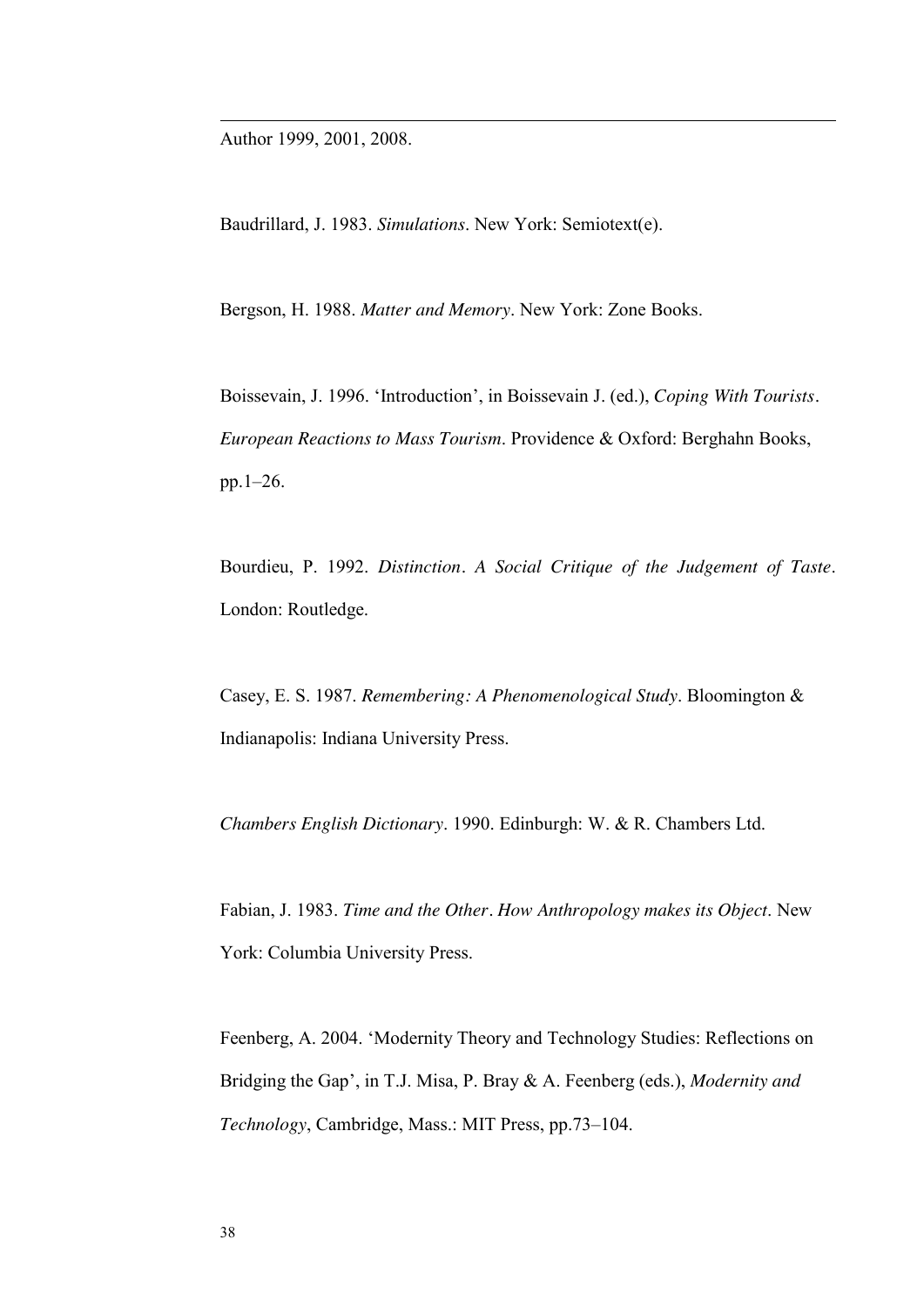Foucault, M. 1977. *Discipline and Punish: The Birth of the Prison*. London: Allen Lane.

——1980. *Power/Knowledge. Selected Interviews and Other Writings, 1972– 1977*. London: Harvester Wheatsheaf.

Gell, A. 1992. *The Anthropology of Time. Cultural Constructions of Temporal Maps and Images*. Oxford: Berg Books.

Gledhill, J. 1994. *Power and its Disguises. Anthropological Perspectives on Politics*. London: Pluto Press.

Graham, B., Ashworth, G., & Tunbridge, J. 2000. *A Geography of Heritage: Power, Culture and Economy*. London: Hodder Arnold.

Graburn, N. 1994. 'Tourism, Modernity and Nostalgia', in A. Ahmed & C. Shore (eds.), *The Future of Anthropology: Its Relevance to the Contemporary World*. London: Athlone, pp.158–178.

Grenville, J. 1999. *Managing the Historic Rural Landscape*. London: Routledge.

Hewison, R. 1987. *The Heritage Industry.* London: Methuen.

Holdsworth, D. 1985. *Reviving Main Street*. Toronto: University of Toronto Press.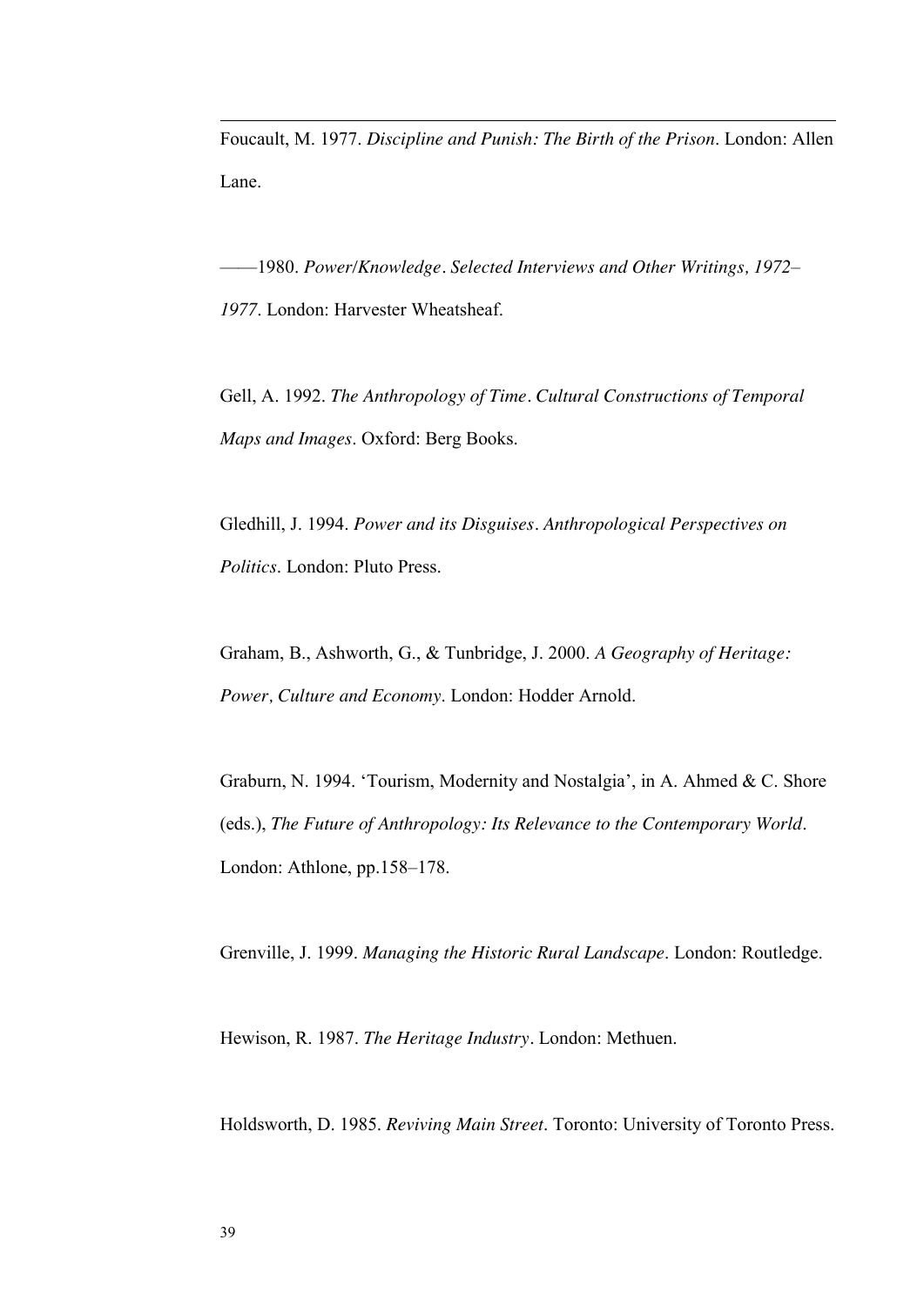Jackson, M. 1989. *Paths toward a Clearing. Radical Empiricism and Ethnographic Inquiry*. Bloomington & Indianapolis: Indiana University Press.

MacCannell, D. 1976. *The Tourist. A New Theory of the Leisure Class*. New York: Schocken Books.

Middleton, V.T.C. 1997. 'Marketing Issues in Heritage Tourism: an International Perspective', in W. Nuryanti (ed.), *Tourism and Heritage Management*, Yogyakarta: Gadjah Mada University Press, pp. 213–19.

Miller, D. (ed.) *Material Cultures*. London and Chicago: UCL Press/University of Chicago Press, pp. 3-21.

Moscardo, G. 2000. 'Cultural and Heritage Tourism: the Great Debates', in B. Faulkner, G. Moscardo & E. Laws (eds.), *Tourism in the 21st Century: Lessons from Experience*, London: Continuum, pp.3–17.

Munn, N. 1992. 'The Cultural Anthropology of Time: a Critical Essay', *Annual Review of Anthropology* 21: 93-123.

Nora, P. 1997. *Les lieux de mémoire* (3 volumes). Paris: Gallimard.

Porter, B.W. & Salazar, N. B. 2005. 'Heritage Tourism, Conflict, and the Public Interest: An Introduction', *International Journal of Heritage Studies* 11(5): 361- 70.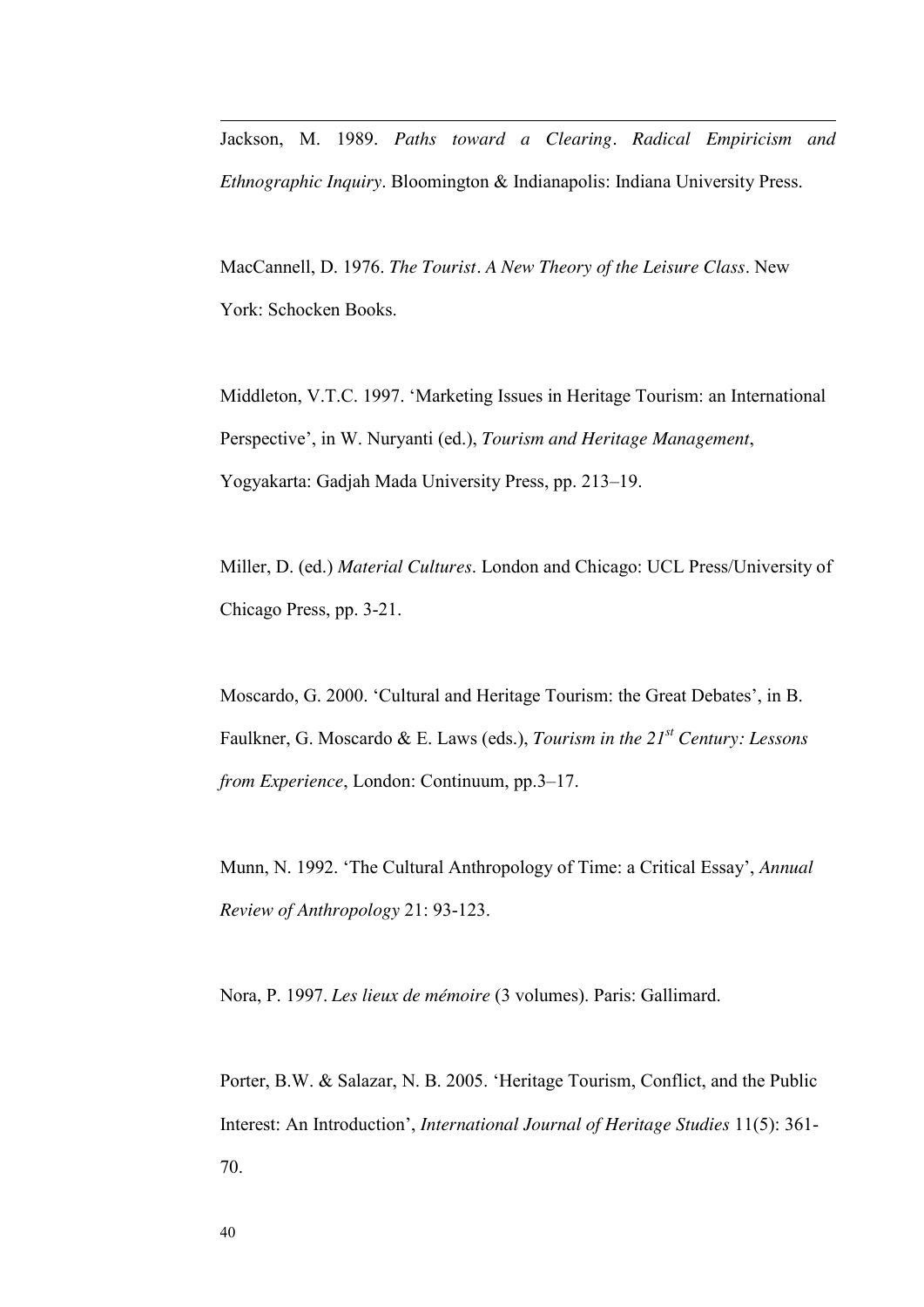Proust, M. 1996. *In Search of Lost Time. Vol. 1: Swann's Way*. London: Vintage.

Richards, G. 1996. 'Production and Consumption of European Cultural Tourism', *Annals of Tourism Research* 23:261–83.

Samuel, R. 1994. *Theatres of Memory. Volume 1: Past and Present in Contemporary Culture*. London & New York: Verso.

Schneider, D.M. 1980. *American Kinship: A Cultural Account*. Chicago: University of Chicago Press.

Sutton, D. 1998. *Memories Cast in Stone. The Relevance of the Past in Everyday Life*. Oxford: Berg.

Timothy, D.J. & S.W. Boyd. 2003. *Heritage Tourism*. Harlow, Essex: Pearson Education Ltd.

Tunbridge, J. & G.J. Ashworth. 1996. *Dissonant Heritage: The Management of the Past as a Resource in Conflict*. Chichester: Wiley.

UNESCO. 2003. *Convention for the Safeguarding of the Intangible Cultural Heritage*. *<http://www.unesco.org/culture/ich/index.php?pg=00006>* (hyperlink dated 18/08/2008).